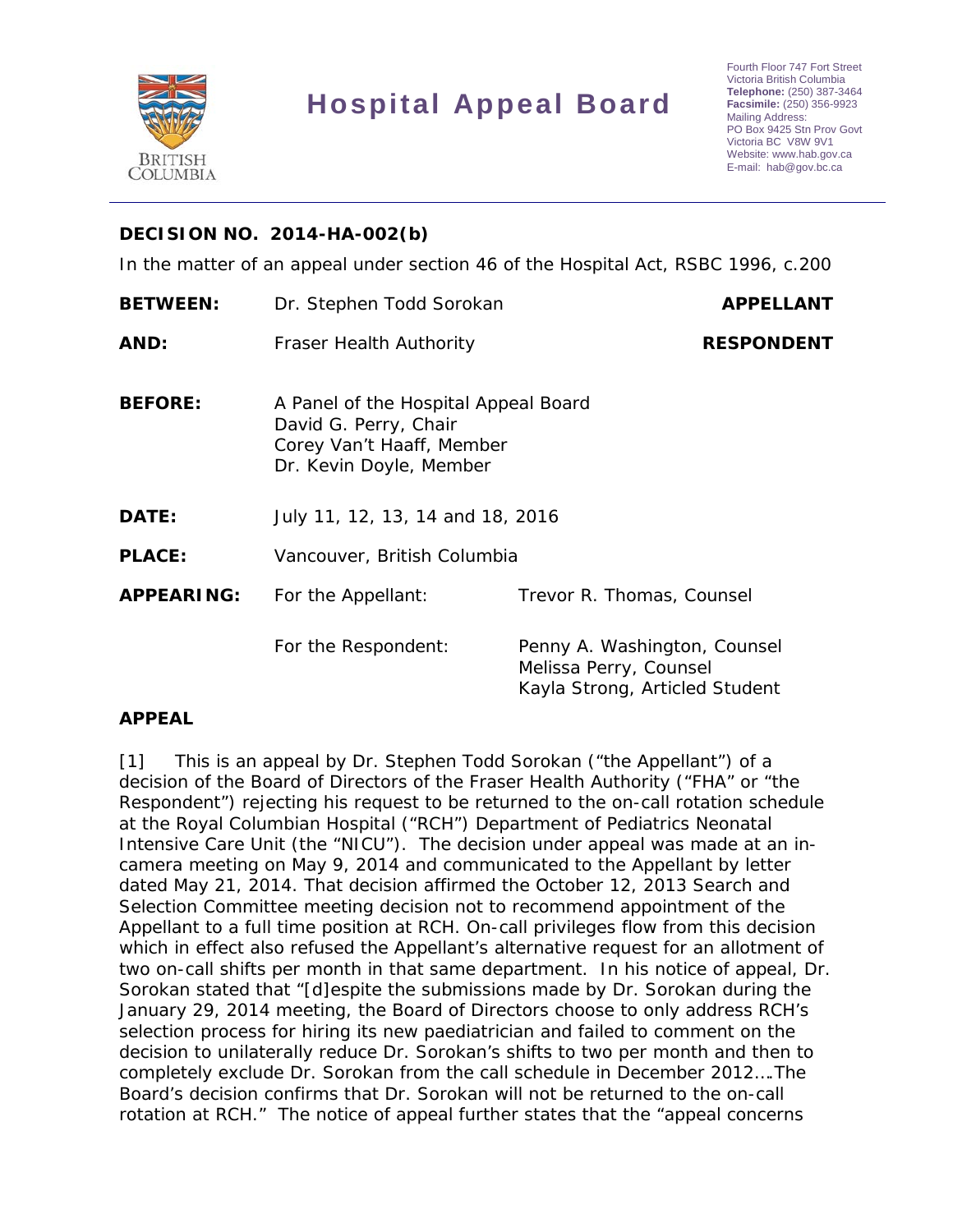the unauthorized and unlawful altering of Dr. Sorokan's privileges as a member of the Department of Paediatrics at [RCH]."

[2] On March 30, 2017, following the close of the hearing and before these reasons were issued, the Appellant applied to reopen the hearing to introduce new evidence and to amend the remedy sought.

[3] For the reasons set out below both the Appeal and the application to reopen are dismissed.

# **BACKGROUND**

[4] The Parties helpfully submitted an agreed statement of facts. For the benefit of the reader, it has been appended to this decision as Appendix A. We will make specific reference to only some of these facts but we adopt them in whole as true.

[5] The appeal arises because the Appellant had two on-call shifts per month removed effective January 2013 by the RCH NICU department which decision was upheld by the FHA Board of Directors May 9, 2014.

[6] The Appellant is a neonatologist. Beginning in 2002, he practiced at RCH as a Neonatologist and Pediatrician.

[7] The RCH NICU consisted of five members. RCH has a unique organization as testified to by the Appellant, Dr. C and Dr. K (members of the department at all material times) and Dr. S, the Regional Department Head for the NICU.

[8] RCH Department of Pediatrics members practiced as both neonatologists and pediatricians. Neonatology is the care of new-born infants, more specifically infants at risk because of premature delivery, underweight or suffering medical complications. It is a wholly hospital-based practice. Pediatrics is the care of children up until around age 18 and can be conducted either in the hospital or in private clinics.

[9] Most other neonatology and pediatric departments operate in cooperation but separately. Neonatologists attend at high-risk births and are on call for complex patients. However, the post-natal care is generally carried out by either pediatricians or general practitioners under the general supervision (as needed) of a neonatologist. As a result, in most departments a neonatologist would not, for example, conduct pediatric rounds.

[10] RCH elected around 2004 to combine their neonatology and pediatric departments. On-call shifts for the entire year (24/7/52 – in other words around the clock care throughout the year) were divided between the 5 members of the department. Hospital based direct patient care services are paid for by the Medical Services Plan (MSP) on a fee for service basis. At RCH, MSP fees were paid to whichever neonatologist/pediatrician was on call and the shifts shared equably. This was the major source of income for all members of the department. This meant typically six 24-hour shifts per month or 72 shifts a year. A shift was 24 hours and during night shifts the person on call slept at the hospital when not needed for patient care. All the shifts were for 24 hours. It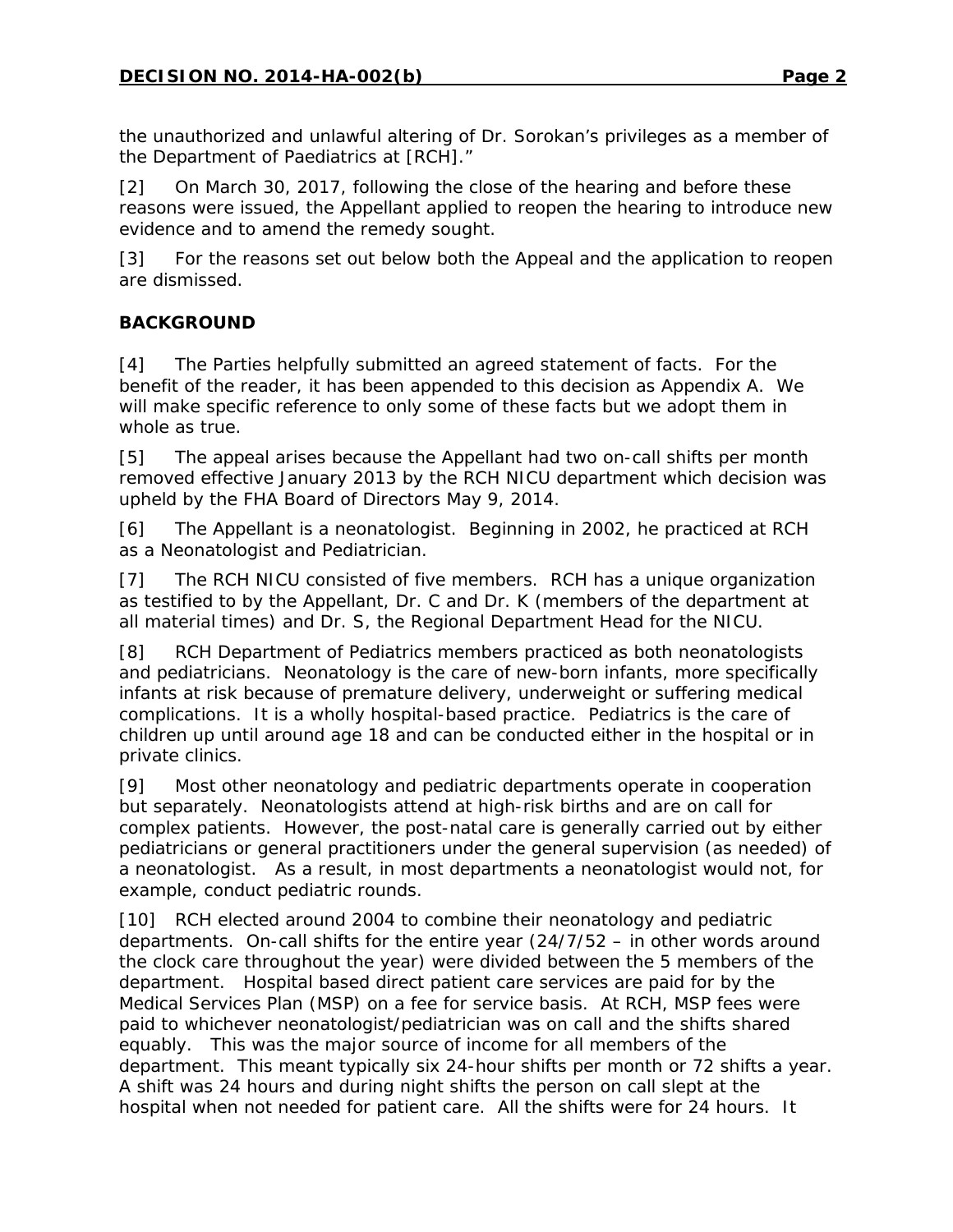was common to split them into evening and day shifts to accommodate personnel schedules.

[11] RCH had 12 Level 3 (also called tertiary) beds and 12 Level 2 (also called secondary) beds. The levels depend on the acuity of the patient. These babies are as young as 25 weeks and can weigh under 380 g at birth according to Dr. K. Because of their vulnerability success rate with these babies considers both mortality (how many survive) and morbidity (how many complications such as brain or organ damage and future development difficulties) the patients experience. Level 2 beds are for babies born after 32 weeks' gestation.

[12] RCH became a nation-leader in Neonatology and Pediatrics according to rankings kept by the Canadian Neonatal Network, a national organization that charts results for neonatal departments across the country. Nonetheless, the most acute cases have a 30-40% survival rate and when born with 23 weeks gestation only 10-15% survive without challenges.

[13] The Appellant was a key member of the RCH NICU department and contributed to its success. All members of the department had great pride in their model which required a high-level of cooperation including pooling of income and equable sharing of unpaid responsibilities.

[14] In addition to on-call, the neonatologists/pediatricians have other responsibilities. They conduct rounds most days. Although the team approach meant all patients were under the care of the on-call specialist, the admitting neonatologist/pediatrician would have primary contact with families and would continue treatment during rounds. Family conferences were necessarily timeconsuming as there are many end of care and end of life decisions, all obviously heartbreaking for the families, involved with such vulnerable babies.

[15] There were also administrative duties, department meetings, quality control meetings and teaching responsibilities as the University of British Columbia medical students trained at RCH. Most members of the RCH Department of Pediatrics also maintained a private practice in pediatrics.

[16] The Appellant testified one on-call shift paid approximately \$7000 meaning each member of the department was paid approximately \$504K per year (6 shifts x \$7000 x 12 months). Most neonatologist/pediatricians also earned income from private practice and fees for teaching and from a Medical On-Call Availability Contract ("MOCAP") with the FHA. The Appellant testified he grossed around \$100,000 from his private practice. No evidence was lead as to his net income. Evidence as to teaching or MOCAP income was scarce.

[17] Around January 2009, FHA determined that Level 3 services in the Fraser Health region should be consolidated at Surrey Memorial Hospital ("SMH"). The plan was for all Level 3 beds to be transferred from RCH to SMH while RCH retain 12 Level 2 beds. The significance is that neonatologists are trained to treat acute patients which require tertiary care. Less acute patients in Level 2 can be treated by pediatricians or even family doctors if under the general supervision of a neonatologist. That is the model of departments other than RCH. In that model the Neonatologist manages care but is not the "hands-on" provider of care after the acute phase.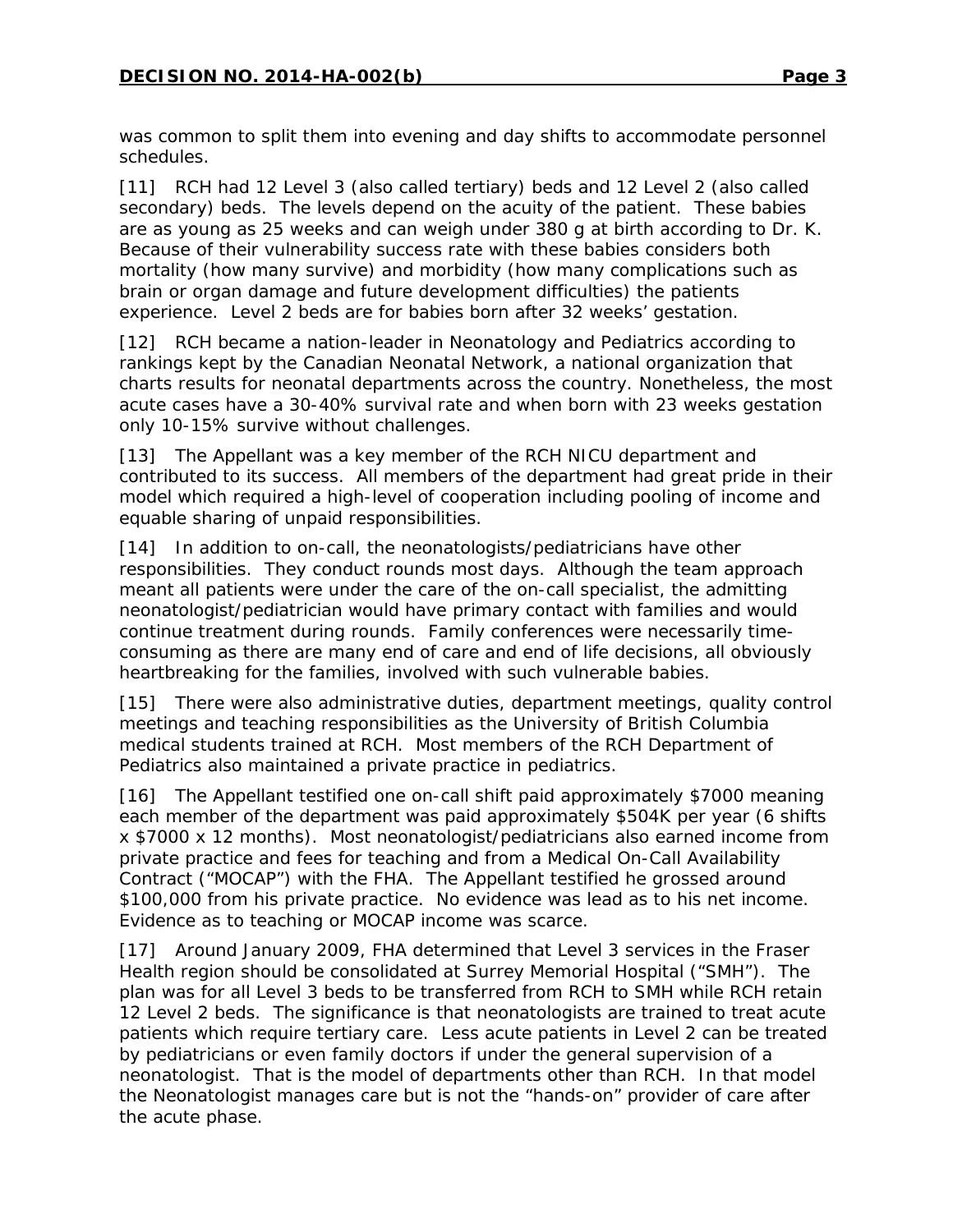[18] The FHA announcement was, to say the least, highly controversial. The RCH NICU department bitterly opposed the transfer. Drs. C and K are members of the RCH department and have been for many years. They testified that the unique model of combined Neonatologist/Pediatric care at RCH would end if the Level 3 beds were transferred to SMH. They also came to have grave concerns about the safety of the vulnerable patients in their care as in their view the proposed transfer did not meet the high quality of care offered at RCH.

[19] As a result, the RCH department vigorously lobbied against the proposed transfer and ultimately decided individually to not apply for privileges at SMH even if that meant no access to Level 3 beds at RCH.

[20] The Appellant took a different approach. He quite candidly testified that his primary objective was to continue to work in a tertiary ward. Although he testified that he liked his coworkers and felt part of the team at RCH, the ultimate location (RCH or SMH) did not influence his decision to remain committed to providing tertiary care. In addition, he did not share the concerns of his fellow department members that the particular RCH model of care was so important that the FHA proposal should be opposed in order to protect the safety of patients, nor was he concerned that the relative quality of care at the new SMH department would compromise patients in any way. As a result of his decision to follow the Level 3 beds, the Appellant participated actively in the transfer, was an active member of the transition committee, engaged in communication with senior administration at FHA and sought, and was granted, privileges at SMH. He also cooperated closely with Dr. V, the department leader at SMH in planning the proposed transfer.

[21] The Appellant was aware that his reaction to the transfer was diametrically opposite that of the remaining members of the RCH department. He explained the difference as arising from his personal background of being involved with the British Columbia Medical Association (now Doctors of BC). In his view, it was the role of the executive to make decisions and the membership should abide by them. If FHA had determined that Level 3 beds should be consolidated at SMH he was perfectly willing to go along with that decision and assist in any way possible.

[22] The Appellant's cooperation with the transfer was badly received by the other members of the RCH department. Dr. C in particular had a long friendship with the Appellant, had assisted in obtaining a position for him at RCH and had worked closely with him for many years developing the first-class department at RCH. The Appellant's role in facilitating the transfer was perceived as a betrayal of the RCH program and his announcement that he intended to transfer the bulk of his hospital practice to SMH was seen as contributing to the potential demise of tertiary care at RCH.

[23] The Appellant was known amongst his colleagues to be assisting in the proposed transfer. A "Project Charter" was distributed February 5, 2009, which outlined a comprehensive plan for the transfer of 12 Level 3 beds from RCH to SMH. The Appellant from RCH and Dr. V from SMH were named as part of the Steering Committee for the transfer.

[24] This angered many of the neonatologist/pediatricians in the RCH department. Dr. C emailed his department members and Dr. V February 17,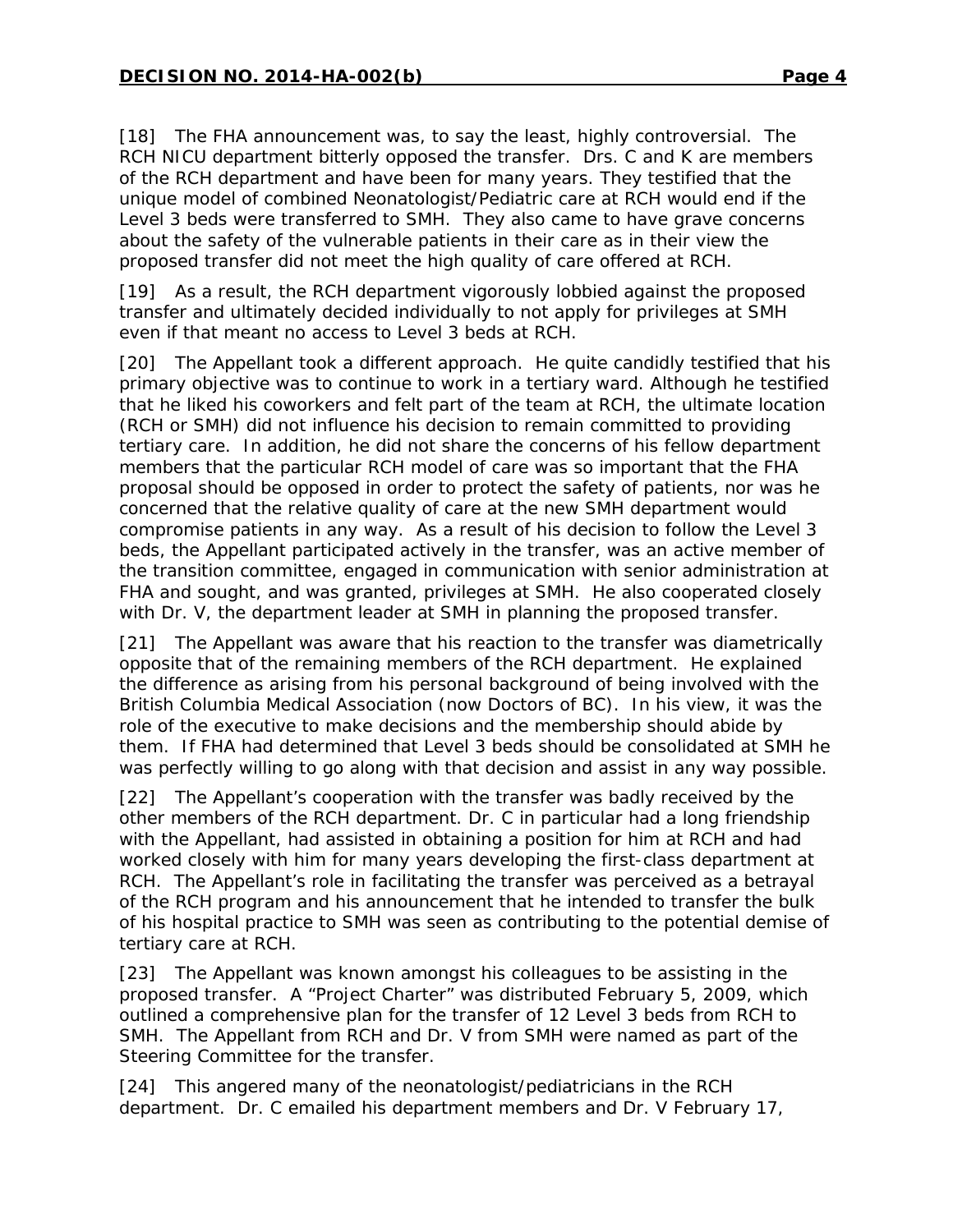2009, raising issues about potential effects on quality of care at RCH during the transfer period as nurses began to resign in order to follow the tertiary beds to SMH. He also raised concerns about loss of income for the RCH department members as they relied on MSP premiums for the bulk of their revenue. He concluded by saying "I hate to reemphasize it again, but I have no doubt that you, Todd [the Appellant] and [Dr. V] will be consider (sic) co-responsible for these both issues, of decreasing RCH ability to provide care for the babies and also for our lost income and so on, as your presence on the transition team comes also with accountability (sic)."

[25] The positions of the RCH physicians and the Appellant became entrenched throughout 2009. In a March 5, 2009 department meeting the minutes note "The Impact Analysis, we feel, for this move will be increased mortality and morbidity in the babies and a devastating experience for the families." On April 2, 2009, Dr. V and the Appellant presented scenarios for the transfer which resulted in a "long heated discussion which lasted for an hour". Dr. C and Dr. K said they would not move to SMH because of their "concern over safety of the tiny babies". On May 7, 2009, the department (except the Appellant) resolved that "each member could decide whether they either want to work full time in Surrey or at the Royal Columbian and that they should make a decision as to which site they want to work at and stay with it."

# **Positions of the parties on appeal**

## The Respondent

[26] The Respondent submits that the central issue in this appeal is whether the Appellant's Active Staff Privileges include the "right" to be included in the on-call schedule at his secondary site, RCH, regardless of any need for his services at that site.

[27] It is the Respondent's submission that while the Appellant has an obligation to participate on an equitable basis in the on-call schedule at his primary site, SMH, he has no such obligation or entitlement at his secondary site, RCH.

[28] Further, the Respondent submits that the Appellant's inclusion on the oncall schedule at his secondary site (RCH) is an operational matter managed by the RCH group and that as such, it is not "a decision of a board of management that modifies, refuses, suspends, revokes or fails to renew a practitioner's permit to practice in a hospital" and as such is not a decision that is subject to appeal to the Hospital Appeal Board (the "HAB") under section 46 of the *Hospital Act*.

## The Appellant

[29] The Appellant submits that the RCH Department of Pediatrics' decision to reduce, and then exclude him, from the RCH call rotation has had a significant financial and emotional impact on him. The on-call and professional responsibilities associated with his practice at SMH are considerably less than fulltime practice as a member of pediatrics at RCH. In addition to the financial aspects of the FHA decision, the Appellant submits that he experienced an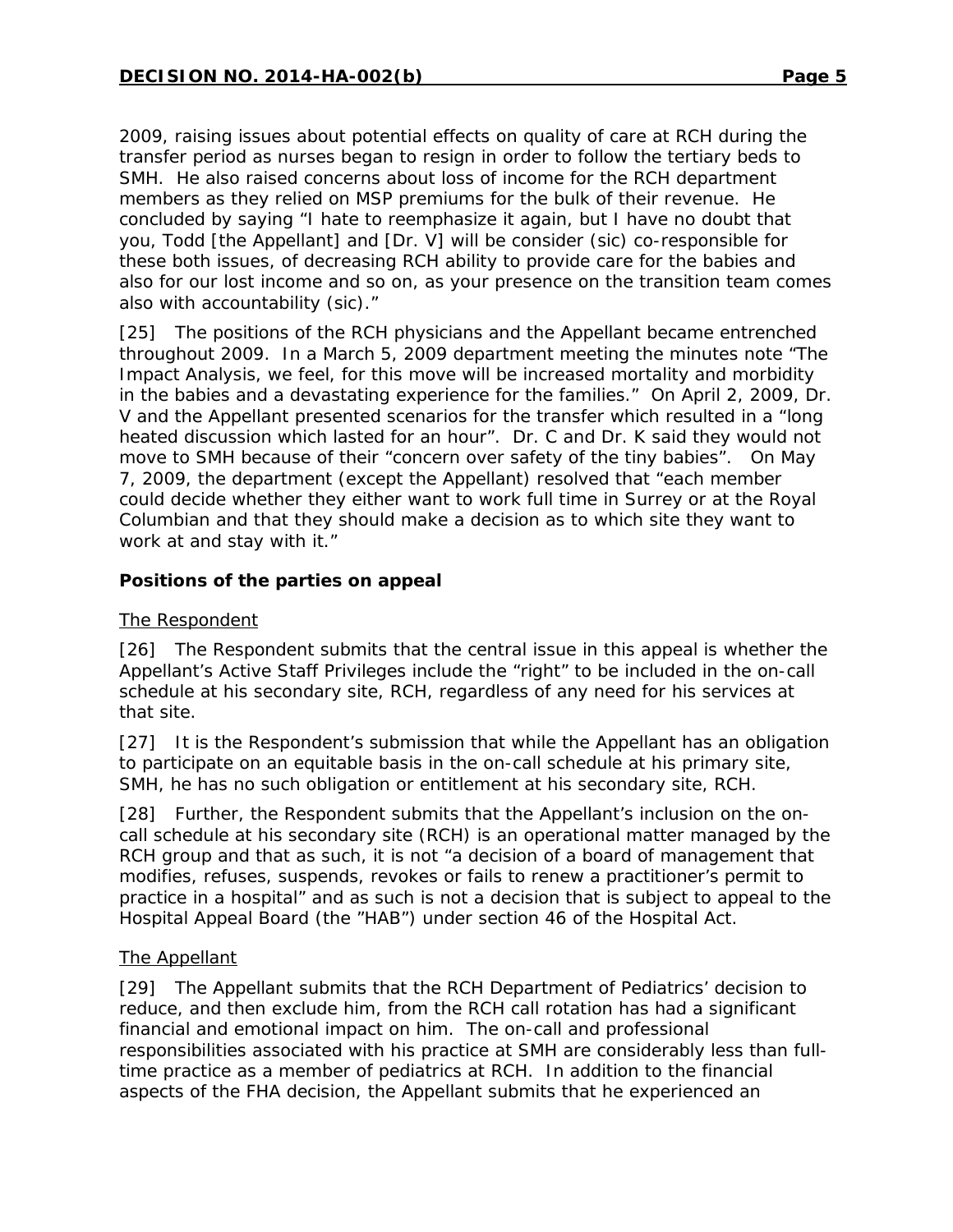l

emotional loss due to the loss of strong professional ties to the hospital, staff and the community developed over his 10 years of practice at RCH.

[30] The Notice of Appeal filed by the Appellant August 18, 2014, sought reinstatement to the on-call rotation at RCH and financial compensation for loss of shifts. At a pre-hearing case management conference held July 20, 2015 the Appellant agreed to clarify the remedy he was seeking on appeal. By letter to the HAB dated August 14, 2015, the Appellant sought two on-calls shifts at RCH per month, morning coverage of the pediatric ward at RCH and costs. This was the relief sought at the opening of the oral hearing.

[31] In the course of cross examination of the Appellant, after the close of the Respondent's case<sup>[1](#page-5-0)</sup>, the Appellant indicated he wanted to abandon that remedy.

[32] The Appellant was granted a lengthy adjournment with the evidentiary rule against conferring with counsel during cross examination waived with the consent of counsel for the Respondent.

[33] The Appellant then sought what the Respondent has correctly characterized as a "declaration" with "policy" recommendations remedy. The policy referred to differed slightly in the Appellants' oral and written closing. The final remedy sought was:

- 1. A declaration that the FHA decision under appeal modified, revoked or constructively revoked the Appellant's privileges at RCH (termed hereafter the "Declaration");and
- 2. That the Panel recommend that the FHA do the following:
	- i. review the Medical Staff Bylaws and Medical Staff Rules with a view to ensuring that processes exist (and are adhered to) for resolving disputes related to physicians' call and the assignment of their primary and secondary sites;
	- ii. communicate with physicians about the implications of having primary and secondary sites;
	- iii. communicate with physicians any changes regarding their primary and secondary sites on a regular basis as part of their regular review with the local and regional department heads; and
	- iv. take steps to ensure that call at the primary site should be equitable and not altered unless there is mutual agreement in writing between the physician and their primary site and/or unless there are extraordinary circumstances that would not permit such an equitable arrangement. (collectively termed hereafter "Policy")

<span id="page-5-0"></span><sup>&</sup>lt;sup>1</sup> As set out in Rule 12(4) of the HAB's Rules of Practice and Procedure, the usual practice of the HAB is for the Respondent to present its case first.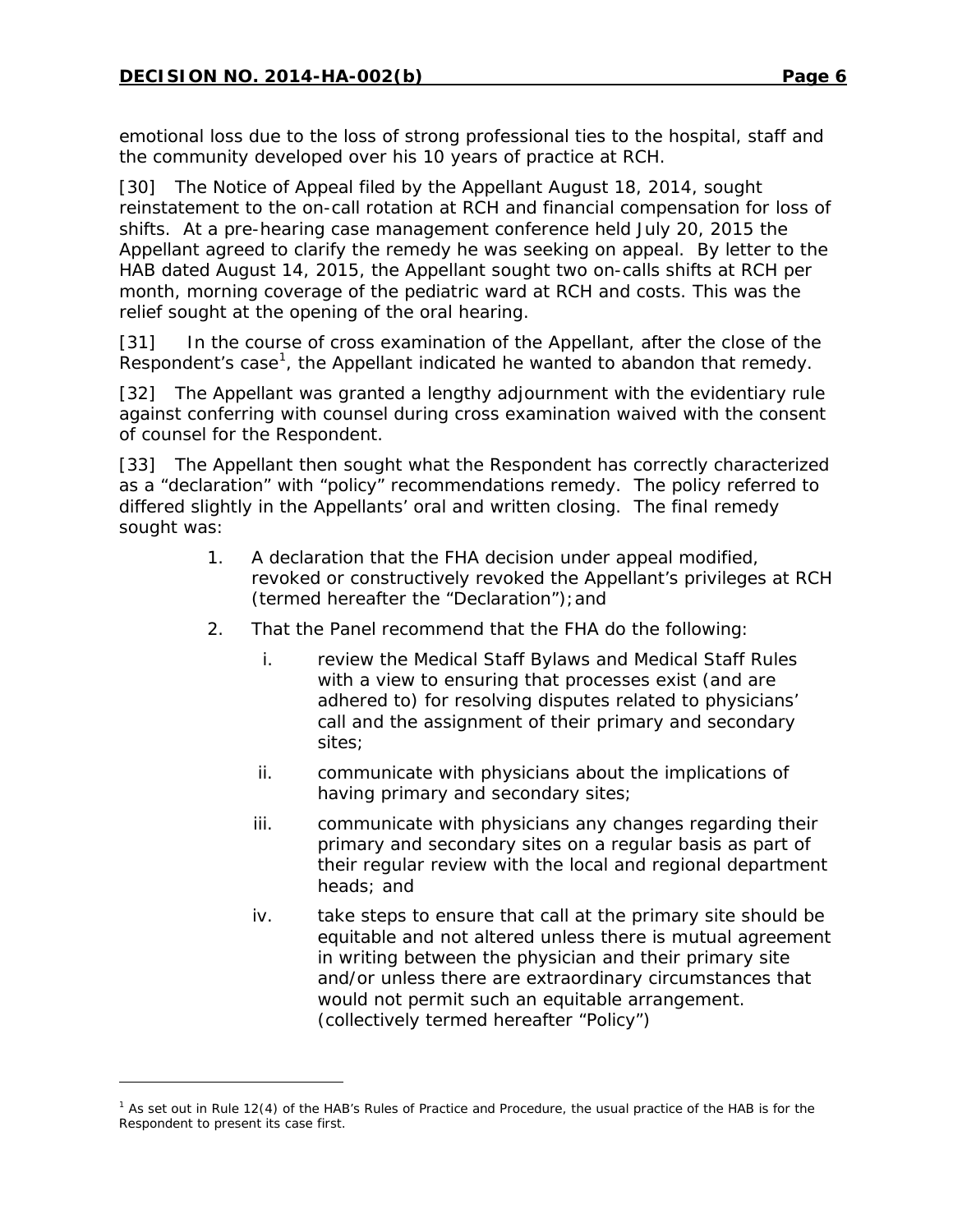[34] At the end of closing submissions and without prior notice to the Respondent, the Appellant made a claim to be added to the current MOCAP for RCH. The Respondent objected to the inclusion of this additional claim for relief but the Panel ruled that there was no need to hear from the Respondent for the reasons set out below.

[35] As discussed further below, following the close of the hearing the Appellant again sought to vary the remedy sought to include two on-call shifts, the position adopted at the opening of the hearing.

[36] The varied and contradictory positions taken by the Appellant are addressed below.

# **ISSUES**

[37] In determining this appeal, the Panel has considered the following issues:

- **1. Whether the HAB has jurisdiction to hear the appeal.**
- **2. If so, whether the appeal is moot.**
- **3. If the HAB does have jurisdiction and the appeal is not moot, whether the Appellant should be granted the Declaration, Policy and addition to MOCAP.**
- **4. The merits of the decision under appeal refusing the Appellant on-call privileges and/or morning pediatric coverage at RCH.**
- **5. Whether the appeal should be reopened to hear additional evidence and allow an amendment of the remedy sought by the Appellant.**
- [38] Each of these issues will be considered below.

## **DISCUSSION AND ANALYSIS**

## **1. Whether the HAB has jurisdiction to hear the appeal.**

[39] The question to be determined in considering the jurisdictional issue is whether the Appellant continued to have on-call privileges at RCH after he transferred to the SMH Neonatologist department in February 2010, and if so, were they modified, revoked or constructively revoked by the FHA Board of Directors' decision of May 9, 2014, not to grant the Appellant full or partial on-call privileges at RCH;

- a) if no, the HAB has no authority and the appeal must be dismissed;
- b) if yes, the appeal will be considered on the merits, subject to mootness.

*Primary site*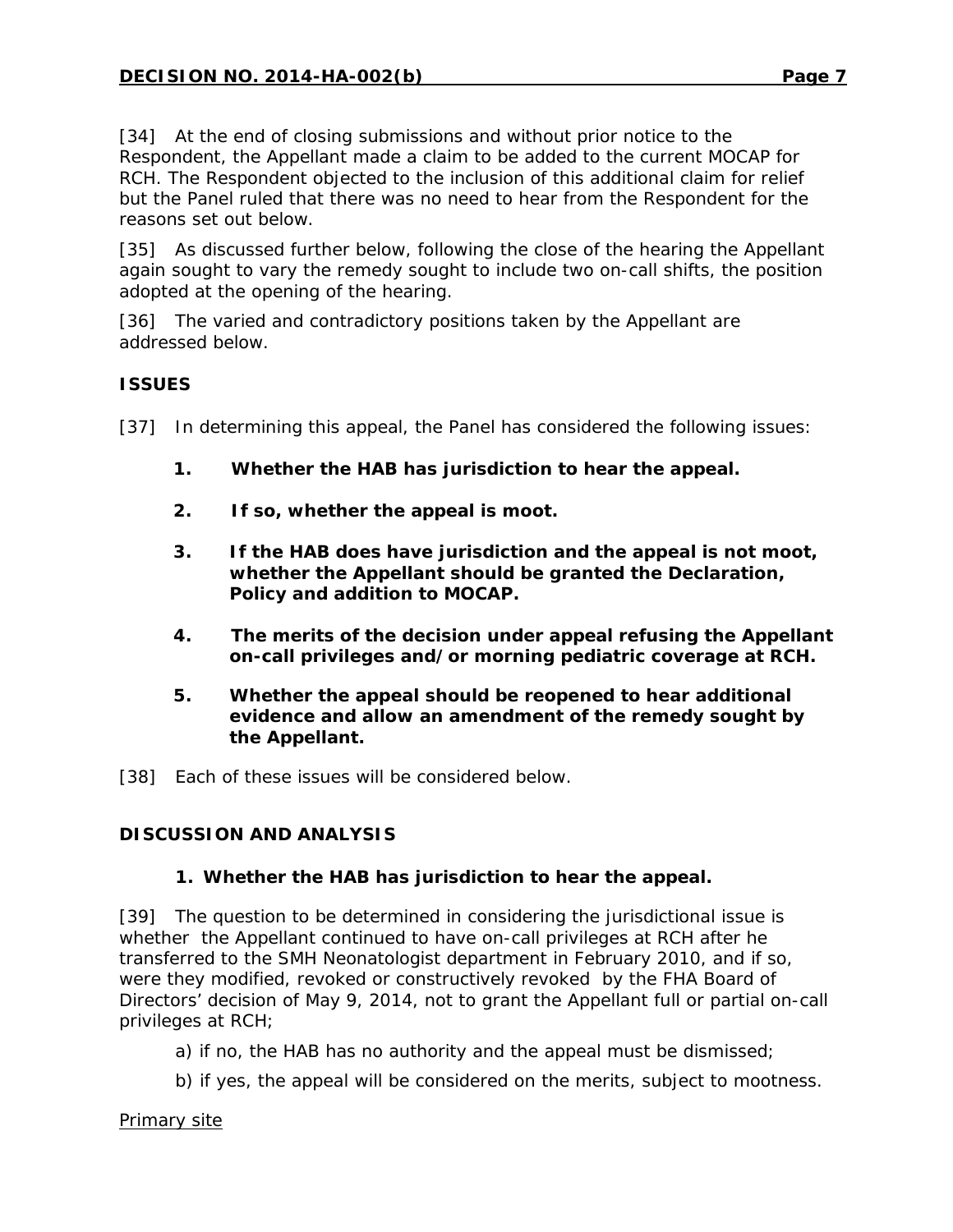[40] The Respondent says physicians have only one primary site and it is at this primary site where they are obliged to provide on-call services and consequently it is at only one site where physicians are granted on-call shifts. If this is correct, and the Appellant's primary site is SMH, then the Respondent submits the Appellant has neither on-call privileges nor any on-call obligations at RCH. Without such privileges, the Respondent says the appeal must fail as the Board of Directors' decision to uphold the RCH decision to withdraw on-call shifts from the Appellant would not be a change in his privileges.

[41] The HAB as a statutory tribunal has only those powers granted by its enabling legislation and is therefore limited in its authority. The *Hospital Act* provides:

## **Hospital Appeal Board**

**46** (1) The Hospital Appeal Board, consisting of the members appointed under subsection (4), is continued for the purpose of providing practitioners appeals from

> (a) a decision of a board of management that modifies, refuses, suspends, revokes or fails to renew a practitioner's permit to practise in a hospital, or

(b) the failure or refusal of a board of management to consider and decide on an application for a permit.

(2) The Hospital Appeal Board may affirm, reverse or substitute its own decision for that of a board of management on the terms and conditions it considers appropriate.

[42] If a decision of the board of management (in this case the Board of Directors of FHA) does not "modify, refuse" etc. a practitioner's permit to practise then there is no authority for the HAB to hear the appeal.

[43] In this appeal, the Respondent raised a preliminary objection to the HAB's jurisdiction to consider the appeal. It submitted that because the Appellant has changed his primary site to SMH and that on-call privileges were only available at a primary site, the Appellant had no on-call privileges at RCH despite the fact that he may have been on the roster to fill occasional vacancies. The obligation and entitlement for on-call solely at the primary site does not prevent a physician from also seeking non-obligatory extra shifts at a secondary site on an as needed basis. However, the Respondent submits that the decision of the RCH department to remove the Appellant from the on-call rota (a non-obligatory assignment) at a secondary site was therefore not a modification of privileges but an operational decision immune from appeal.

[44] The parties disagreed as to whether this jurisdictional challenge should be determined by the HAB as a preliminary matter or as part of a hearing on the merits.

[45] The HAB held in a preliminary decision in this case (Decision No. 2014-HA-002(a)) that it was not clear on a review of the January 2, 2013 Medical Staff Bylaws that a practitioner could not have on-call privileges at more than one site. The Appellant was and remains a member of the active staff at SMH, RCH and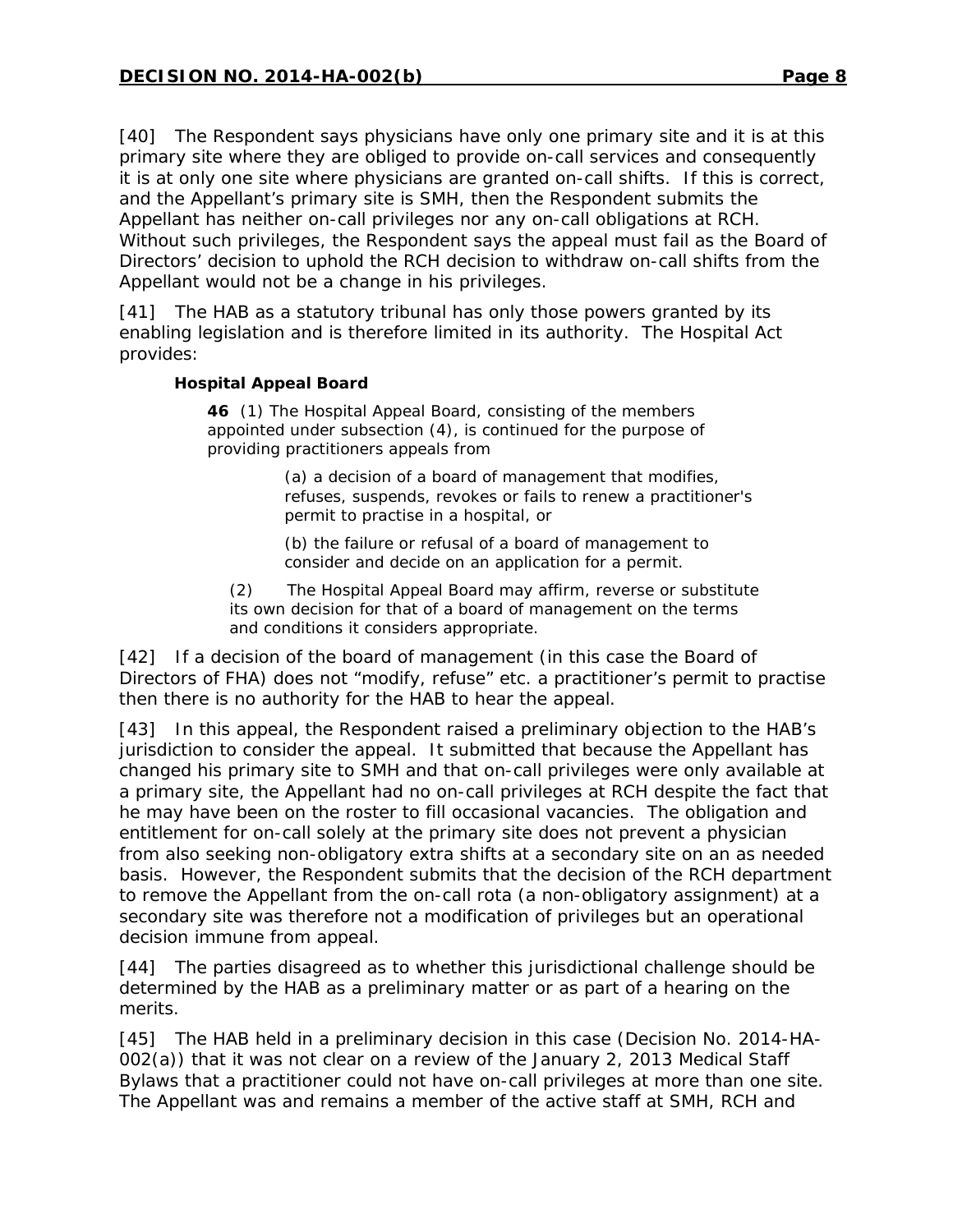Eagle Ridge Hospital. Bylaw 6.3.6 requires active staff to participate in on-call responsibilities. The Appellant submitted that as there was no definition of "primary site" it could not be determined simply on a review of the Bylaws that on-call privileges were restricted to one site. The HAB agreed and determined that a full hearing would be required to determine the content of active staff privileges at multiple sites, with leave to the Respondent to raise its objection regarding the authority of the HAB to hear the appeal at the hearing.

[46] At the hearing, the Respondent renewed its objection to the HAB's authority to hear the appeal.

[47] Some history is required to understand the evolution of the concept of primary sites. Before the creation of regional health authorities, privileges were granted at individual hospitals and the issue of multiple sites was not a concern of the bylaws.

[48] When the FHA was created, it adopted Medical Staff Bylaws and Rules that governed the whole authority.

[49] There are references to "primary site" in the Rules but, as noted above, no definition. For example, in the October 13, 2010 Rules, Rule 2.18.4 provides that local heads of departments must have been appointed to that facility as the Member's "primary site". Applicants for membership as medical staff are appointed to a primary regional department and "primary site" (Rule 3.6.4).

[50] Dr. M, the Vice President Medicine for FHA, testified the FHA pediatric department changed from a site-based to a regional department in 2009. Many members of the regional department had active staff privileges at multiple sites but he testified it was well understood that members only had on-call responsibilities and accordingly only had on-call privileges at their primary site.

[51] Dr. M testified that no member in the FHA has on-call privileges or obligations at more than one site. He said it would be a scheduling "nightmare" to manage on-call at multiple sites. Further, it would be a breach of contract by the FHA to compel members to provide on-call at more than one site.

[52] Five neonatologists testified at the appeal. Dr. C and Dr. K from RCH confirmed that although they had active staff privileges at more than one location this was purely for administrative convenience. It allowed staff on rare occasions to provide back-up to other sites where there were staff issues. This was confirmed by Dr. S, the FHA regional department head for pediatrics and Dr. V, the local department head at SMH who testified for the Appellant.

[53] The Appellant himself provided no evidence that he was required to provide on-call services at more than one site. He also did not contradict the evidence of any of the other witnesses who testified that there was no requirement to provide on-call services at multiple sites. In argument, he simply points to Bylaw 6.3.6 which states:

> Unless specifically exempted by the Health Authority, members of the active staff are required to participate in fulfilling the organization and service responsibilities, including on-call responsibilities, of the Regional Department to which the member is assigned, as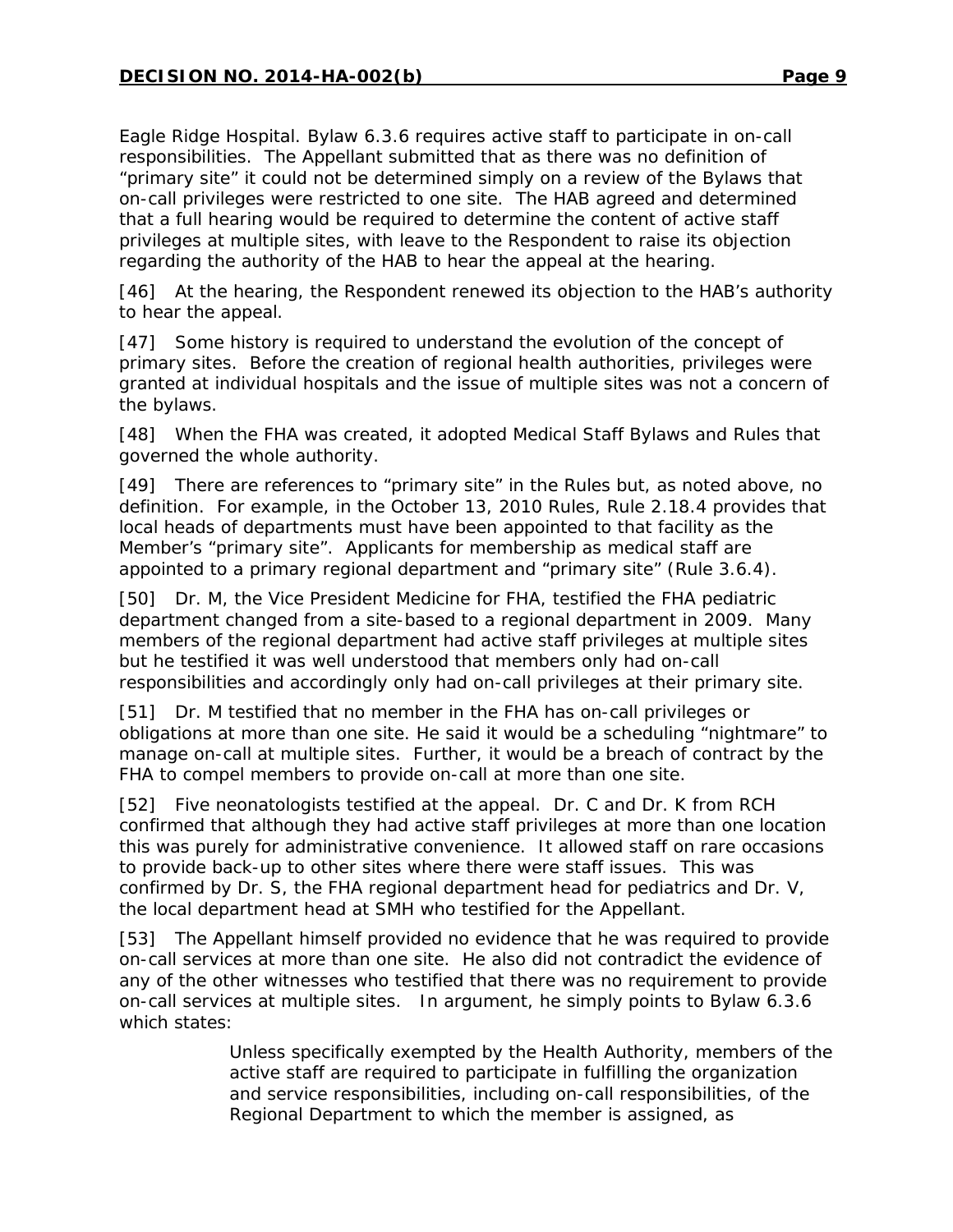determined by the Health Authority and described in Medical Staff Rules.

[54] The Panel heard evidence that there were proposals to develop a "one department, two sites" model for RCH and SMH. This would have meant that all neonatologists would be members of a single regional department and could be required to provide services at multiple locations. However, this proposal was never implemented and the two sites continued to operate as separate local departments.

[55] The Appellant was unable to provide us with evidence that he had on-call privileges at multiple sites. The sequence of events set out below in discussing whether the Appellant did change primary sites in early 2010 confirms that the RCH department made it abundantly clear to the Appellant that if he transferred to SMH he would no longer be a member of the RCH department with on-call privileges. The fact that the Appellant was offered two on-call shifts for three years after his transfer was not a confirmation of his on-call privileges. Rather, it was an operational decision made by the RCH as they required assistance during the confusing period when FHA could not come to a final decision about the model of care it would provide in the regional pediatric department and could thus, not come to a final decision on the type of physician it needed to hire to fulfill staffing needs.

[56] The Appellant testified that it was his understanding that he would be able to work at more than one site indefinitely. Although he did have additional on-call shifts at RCH for some time after his move to SMH, his "understanding" that RCH shifts continued to form part of his privileges was not supported by the evidence at the hearing.

[57] The FHA has proposed amendments to the Bylaws and Rules as of June 2016 to make it clear that active members have only one site with on-call privileges. If a member has privileges at secondary site or sites, this is only for administrative convenience – back up as needed.

[58] The Appellant argued that these amendments were in effect a concession that "primary site" was a new concept with the implication that prior to the introduction of these amendments members had on-call privileges at any site where they were an active staff member.

[59] The timing of the proposed amendments suggests otherwise. The HAB issued its decision on the Respondent's preliminary objection to the appeal in June 2015. The proposed amendments were drafted in July 2015. It is much more probable that the amendments were proposed to support future preliminary objections by making it clear to any subsequent panel that on-call privileges are restricted to the primary site. The proposed amendments that were drafted in apparent response to the HAB's preliminary decision on its authority are therefore not confirmation that the nature of privileges has changed but merely clarifying the long-standing tacit understanding of the players in the hospital system that on-call privileges only exist at the member's primary site.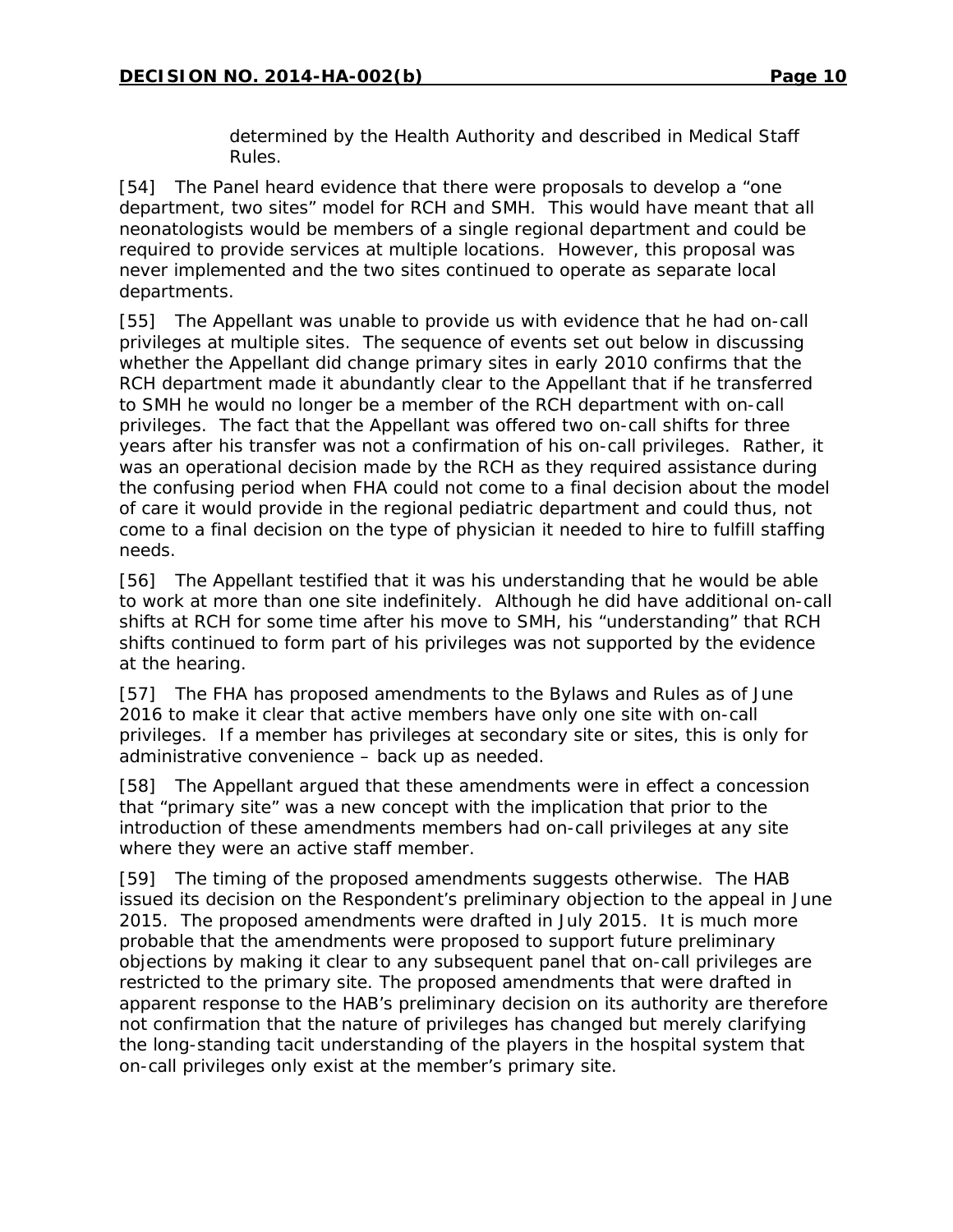[60] The Panel finds that the invariable practice was for active staff to have primary site on-call privileges, and appointments to secondary sites were only for operational convenience allowing for back-up on an as-needed basis.

[61] The Appellant himself provided a good example of why this is so. He was asked in cross-examination why he didn't seek additional on-call shifts at other sites besides RCH if he needed more experience or income. He replied that he needed to be within fifteen minutes travel time to a site. So for example, if he wanted to provide on-call services at a remote hospital he would have to rent a motel room nearby. If any physician, for instance, could be a member of the active staff at multiple sites, then that physician would also be obliged to provide on-call at each of the multiple sites. This would result in major administrative difficulties – balancing the schedules of multiple locations and many physicians, considering distance to the facility and would create an impossible situation.

[62] The Appellant had applied for active staff membership at SMH in 2009 This was finally confirmed by Dr. W, then Vice President Medicine FHA, in a letter to the Appellant dated December 4, 2012, that confirmed SMH as his primary site and Eagle Ridge Hospital and RCH as secondary sites.

[63] We note in passing that had this appointment been confirmed in writing in a timelier manner it may have obviated this appeal. Similarly, we note that had the letter more clearly spelled out the meaning of primary sites and their requirements and obligations, as well an explanation of the cessation of the RCH as a primary site, this appeal may not have been pursued.

## *Did the Appellant switch primary sites to SMH?*

[64] We have found that an active member only has on-call privileges at a primary site. The Appellant goes on to argue that, even if he is restricted to oncall privileges at a primary site, in fact he never resigned from the RCH department and therefore the reduction of his on-call shifts from six per month to two per month in February 2010 was a modification of his privileges as was the elimination of his on-call shifts at RCH altogether in December 2012.

[65] Analysis of the evidence at the hearing strongly supports a conclusion that in fact the Appellant did transfer his primary site to SMH in late 2009 or early 2010.

[66] The FHA confirmed in an April 9, 2009 "update" that the transfer of all Level 3 beds to SMH would occur on February 1, 2010. The Appellant was clear throughout to his peers at RCH, the transition team from FHA and the neonatology department at SMH that he intended to pursue his career as a neonatologist at whatever facility offered him access to tertiary care.

[67] As noted above, the RCH department had resolved May 7, 2009, that its members had to determine where their full-time practice would be located.

[68] In the December 3, 2009 minutes of the RCH department meeting, it was noted "Dr. Sorokan also said after the meeting that after the move he will be working three-quarter time in Surrey Memorial and one-quarter in RCH".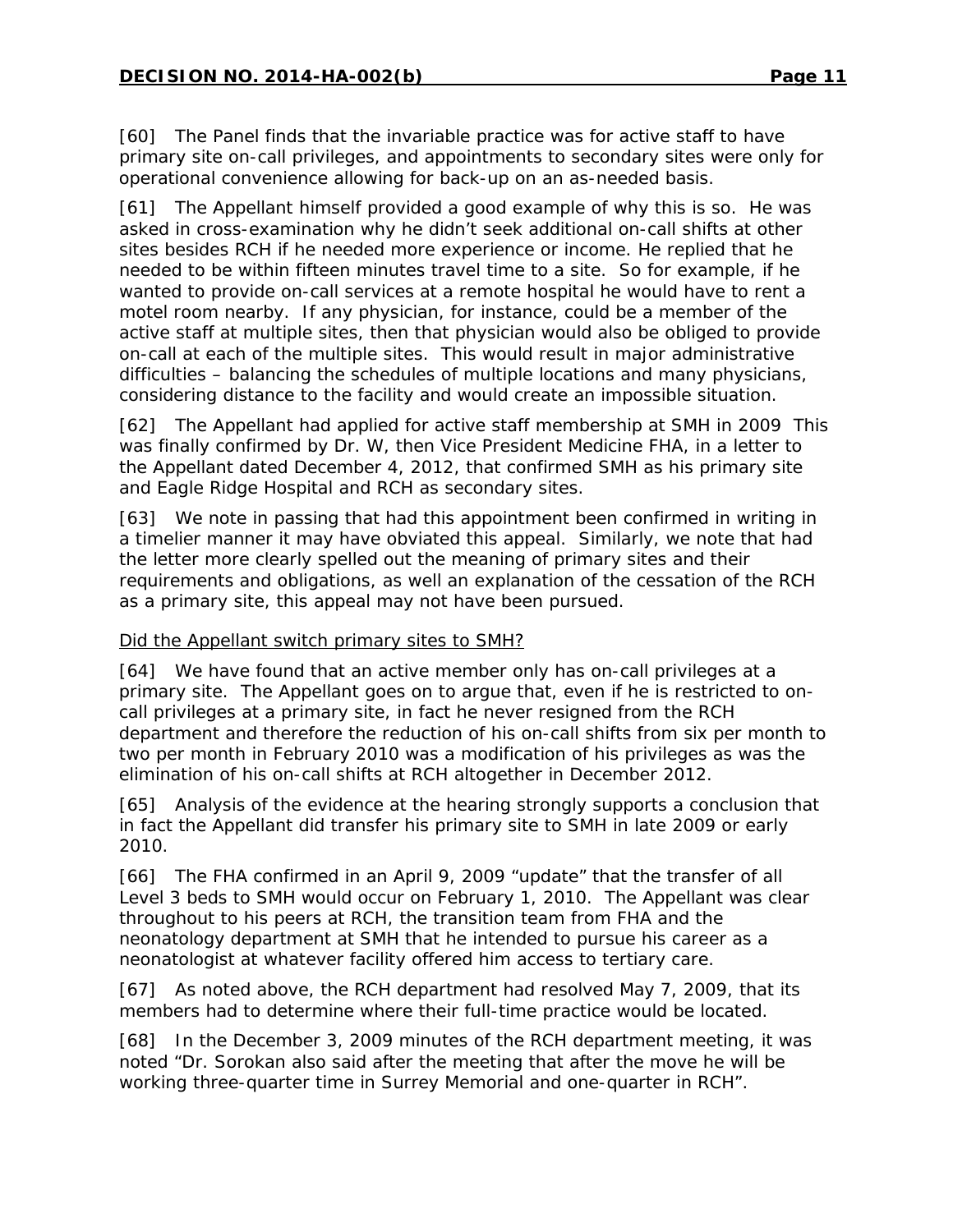[69] In his testimony, the Appellant was visibly annoyed by what he viewed as errors in these minutes and made several contradictory statements about them. He claimed in direct examination that he never made the statement during the meeting which was minuted as occurring after the meeting and the Appellant took issue with Dr. K making a minute of something allegedly said after the close of business in the meeting. In cross-examination he said he didn't recall making that statement or that Dr. K had misunderstood. He conceded in cross that he had an opportunity to correct the minutes at the January 2010 meeting but did not do so.

[70] In response to questions from the Panel, the Appellant said that he had decided to transfer the bulk of his practice to SMH in late 2009.

[71] We find that the entry in the minutes of the Appellant's decision to switch sites was entirely plausible. Although the Respondent did not make this argument, the minutes are clearly business records that were made contemporaneously by a party (the chairperson) who had a duty to record them and as such presumptively admissible to confirm the statement was made by the Appellant. Although the Appellant believes otherwise, it is not surprising that the chairperson (Dr. K) would make a note, whether during the official meeting or afterwards, when one fifth of their department announced, after a year of highly contentious dealings with the FHA about the proposed transfer, that he was shifting the bulk of his practice elsewhere. Also, the minutes clearly showed that the note of the conversation did occur after the meeting.

[72] Much later, the Appellant tried to enlist the support of Dr. VA in his quest to be reinstated at RCH. Dr. VA was a consultant retained by FHA to facilitate the creation of a true regional pediatric department along the lines of the "one department two sites" model discussed above. Dr. VA's goal was eventually thwarted by the lack of cooperation, especially from RCH, and he eventually left the FHA.

[73] Dr. VA in a December 15, 2011 email to the Appellant said "When you 'moved' from RCH to SMH, could that have been perceived by others as you leaving RCH? I understand where you are coming from and may see it as 'a slap in the face', but what matters is the perception by OTHERS." (emphasis in original).

[74] We find Dr. VA to be correct. In our view, the RCH department had resolved by May 2009 that members needed to 'choose which side they're on', while making it clear most physicians were unalterably opposed to the proposed transfer, going so far as to say they would fundamentally alter their neonatology practice and lose access to tertiary care rather than transfer to SMH. In contrast, the Appellant, intent on preserving his tertiary care practice, made a decision in late 2009 to transfer his practice to SMH to coincide with the February 1, 2010 date that had been previously announced by FHA.

[75] After receiving this information and believing that the Appellant had moved his primary site to SMH, Dr. C amended the February 2010 on-call rota to remove the Appellant from any obligation to perform on-call services. However, as the department was short staffed and the Appellant was both interested in working at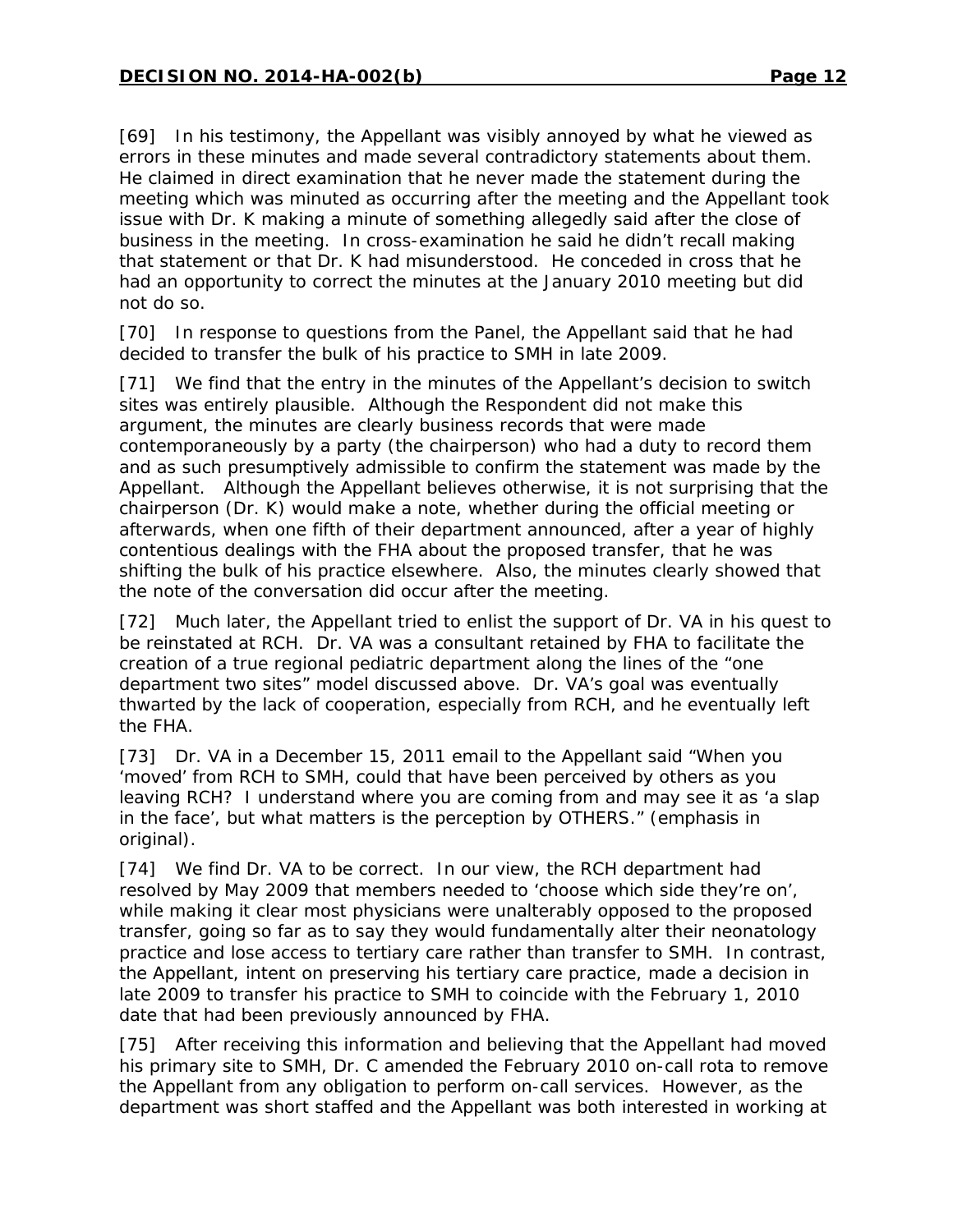RCH and was knowledgeable on RCH department matters, Dr. C continued to assign 2 shifts per month to the Appellant as needed.

[76] As required by his employer, the Appellant signed a memorandum of understanding ("MOU") along with the other four members of the SMH neonatology department and the FHA to provide 24 hour/7 days a week/ 52 weeks a year on-call coverage.

[77] The Appellant argued that he was in effect forced to sign this agreement, firstly because he had to follow tertiary care to protect his career and secondly because his shifts had been reduced at RCH. We reject that proposition.

[78] We acknowledge that the choice of a primary site in these circumstances was a difficult decision for the Appellant and the other physicians and not without some element of risk. However it was a choice that each of the physicians were required to, and did make. The fact that the Appellant chose SMH because tertiary care was being transferred goes to his motive, not his intent. As we will see below, the transfer did not proceed on February 1, 2010, and in fact there was no substantial tertiary care at SMH until 2013. We note that in the RCH memos on the progress of the transfer, the FHA acknowledged that there was confusion for all members of the team. Nonetheless, the Appellant clearly made a decision to transfer his practice, albeit based on, as it turned out, incorrect information received from the Health Authority.

[79] The contention that he moved his primary site to SMH because his hours were reduced at RCH is not credible. The Appellant had been an active, arguably key, member of the transition team for a year. At every department meeting it was made clear that the remaining members of RCH opposed the transfer while the Appellant supported, or at a minimum condoned it. As indicated earlier in this decision, the Appellant takes issue with the clear December 2009 minutes that show his stated intention to move but did not contest them when he had an opportunity to do so in January 2010.

[80] We find that it is entirely reasonable that the RCH department concluded in December 2009 that the Appellant had opted to leave RCH and join SMH. Given their previous clear resolution and the explicit intention of FHA that members needed to choose a primary location, the Appellant had chosen SMH. The elimination from the obligation to provide on-call services combined with the reduction in his on-call shifts in February 2010 due to operational constraints was therefore an effect of his transfer, not a cause.

[81] Dr. V testified that the Appellant assisted in calculating the fees paid under the MOU. The Appellant also assisted in calculating the fees in the Alternative Payment Plan ("APP") for SMH that was effective November 1, 2010. Both the MOU and the APP require full-time equivalent commitment to SMH by all signatories, including the Appellant. The APP required each neonatologist to provide between 1680 and 1950 hours per year. The Appellant testified his oncall commitment to RCH had previously been 1800 hours per year. The obvious conclusion is that he shifted from a full-time position at RCH to a full-time position at SMH.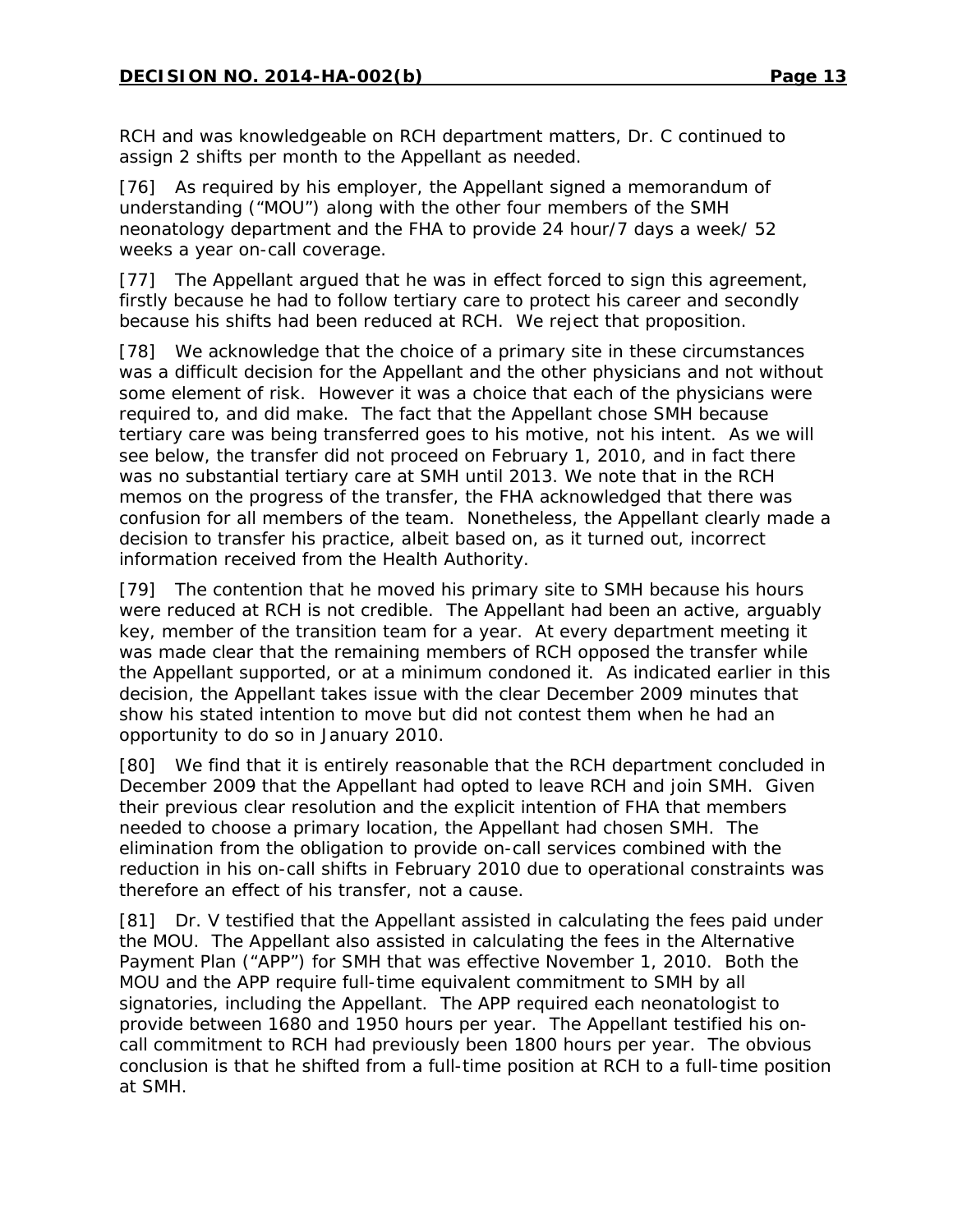[82] After the Appellant had transferred to SMH, FHA changed its mind about the transfer of Level 3 beds. On April 23, 2010, the decision was made by FHA due to lack of obstetric and anesthetist support at SMH that the Level 3 beds would stay at RCH. The Appellant immediately attempted to re-gain primary site privileges and on-call obligations back at RCH. Given his motivation to follow the Level 3 beds, the Appellant realized that with FHA's change of direction, his choice had now become the wrong choice.

[83] The Appellant consistently and continually asked to be returned to RCH, initially with additional shifts to his existing two on-call shifts per month and then to requesting full-time transfer back from SMH to RCH. His efforts commenced around March 2010 and have continued unabated until this hearing, with only some changes to the number of shifts requested.

[84] The RCH department continued to provide two on-call shifts from February 2010 until December 2012. Their view was that there was no need to have additional shifts from the Appellant and they resented what they perceived as the Appellant's cherry-picking on-call work (as noted above the main source of income for the department) while not contributing to the unpaid work of administration, teaching and pediatric rounds.

[85] When the Appellant transferred to SMH, regardless of his reasons and the effect, it meant that he ceased to be a member of RCH. RCH's unique model meant sharing fees, unpaid duties and on-call. There was no opportunity to introduce a part-time position and the current funding model would not be able to support a part-time neonatologist position.

[86] Although the Appellant remained on the on-call roster at RCH, we find that he had neither a temporary nor permanent part-time position at RCH. We also find that FHA made no representation to the Appellant that he could maintain a full-time position at both sites, or a part-time position in the RCH group.

[87] During the several years after the April 2010 decision by FHA to delay the Level 3 transfer, RCH continued to suffer uncertainty with loss of nursing staff and referrals. Many patients were referred outside of the FHA altogether.

[88] The Appellant seemed to believe and continue to believe that his privileges allowed him to participate in on-call to whatever level suited him at whatever facility he chose. We find this is not the nature of his or any physician's privileges. By opting for SMH as his primary site in order to follow the Level 3 work he believed was being transferred, he simultaneously abandoned RCH as a primary site, whether or not he intended this to happen. Even though he continued to have on-call shifts at RCH, those shifts were not obligatory and were the same type of voluntary shift any other back-up physician, such as Drs. C, K, S and V would have had at multiple secondary site hospitals. As of February 2010, we find that the Appellant had voluntarily changed his primary site to SMH.

[89] The Appellant claimed at the hearing that he did not understand the difference between primary and secondary sites. However, under crossexamination he acknowledged sending an email to Dr. W on June 6, 2010, where he said that he needed to pick a primary site, using that specific term.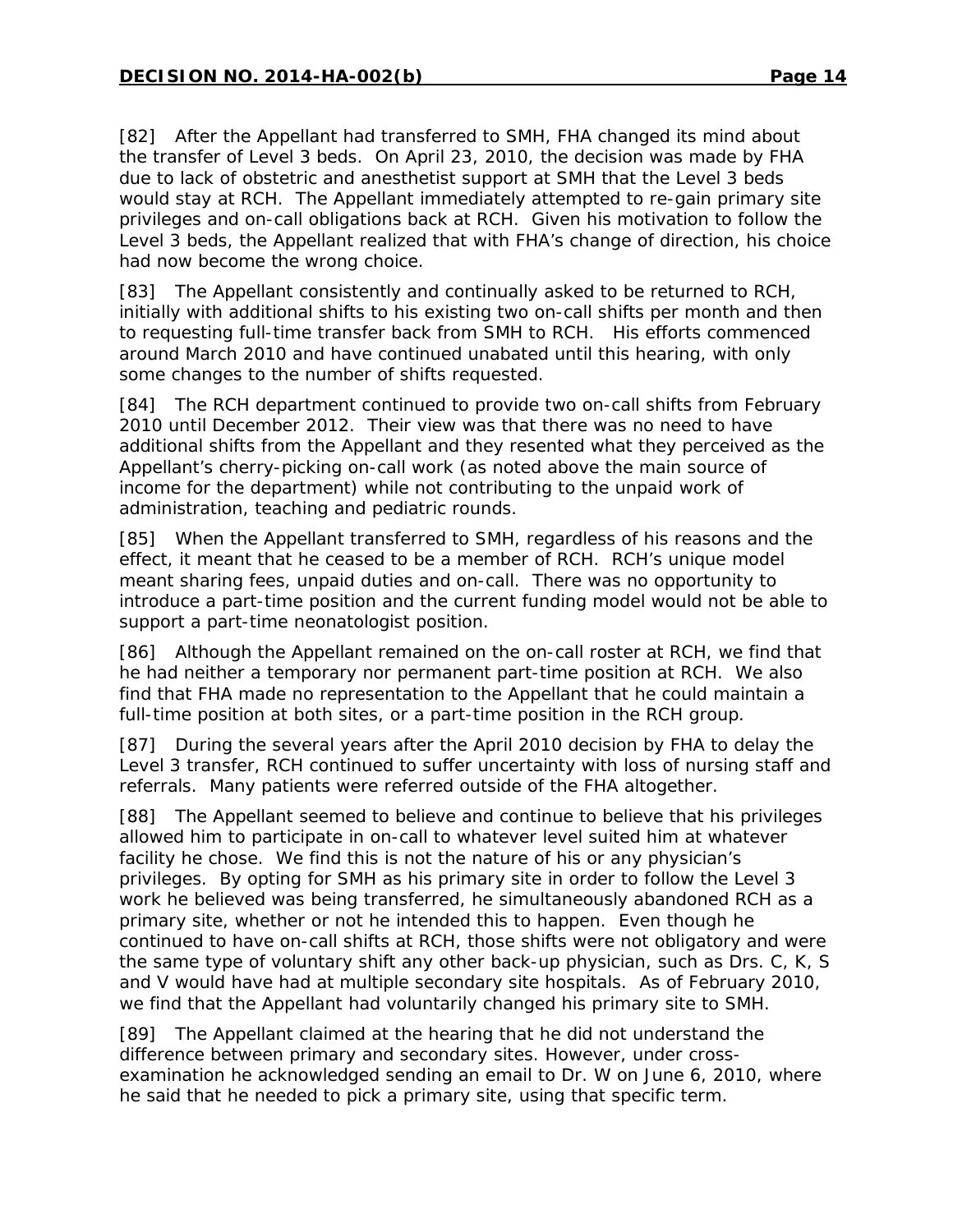[90] The Appellant argues it is incorrect to view the transfer of primary sites as "voluntary". This is because as a skilled neonatologist he needed access to Level 3 facilities. However, this only explains his motive for transferring. He transferred under the honest but mistaken belief that FHA would implement the transfer of Level 3 beds as it had announced, albeit that announcement was premature and under a cloak of confusion. Because the Appellant chose to transfer his primary site to SMH, and with it his on-call obligations, there was no "modification etc." as per section 46 of the *Hospital Act* to his Active Staff privileges when his on-call shifts at RCH, his secondary site, were reduced in February 2010 and eliminated in December 2012.

[91] As the Appellant gave up his on-call privileges at RCH in February 2010, the RCH decision to grant part-time on-call until they no longer required his services was for the administrative or operational convenience of RCH. The continued grant of part-time on-call did not create or confirm that the Appellant had on-call privileges. Thus the decision by the RCH to no longer grant the Appellant two oncall shifts per month effective December 2012 did not "modify etc." his privileges as envisioned by section 46 of the *Hospital Act*. The Board of Directors' decision to not reverse the RCH decision is therefore not appealable to the HAB.

[92] As the Panel has determined that the HAB has no authority to hear the appeal, it is dismissed.

[93] However, should we be incorrect in our finding that we have no jurisdiction in this matter, and since the Appellant maintains he was treated unfairly and has sought an alternative remedy, namely a Declaration and Policy recommendation, which the Respondent has opposed on the grounds of mootness, and given there was extensive argument on these points, the Panel will nevertheless consider this issue.

## **2. Whether the appeal is moot.**

[94] During the hearing and after consultation with his counsel, the Appellant abandoned his original remedy which sought reinstatement of two on-call shifts a month at RCH plus morning coverage of the pediatric ward. The Appellant now seeks a Declaration by the Panel that his privileges were wrongly taken from him, and as a remedy, says the Panel should recommend the Policy changes to the FHA. As noted above the Appellant, late in the appeal, in fact during final submissions, also sought to be added to the RCH MOCAP. As the Appellant has abandoned his initial remedy and only seeks a Declaration and Policy, the Panel must consider whether the appeal is moot, and if not, whether the HAB has authority to make the Declaration or recommend the Policy.

[95] The remedy sought by the Appellant has changed significantly in the course of the appeal.

[96] In his January 24, 2014 presentation before the Board of Directors, the Appellant sought reinstatement of full-time participation on the on-call rota schedule at RCH or in the alternative three on-call shifts per month.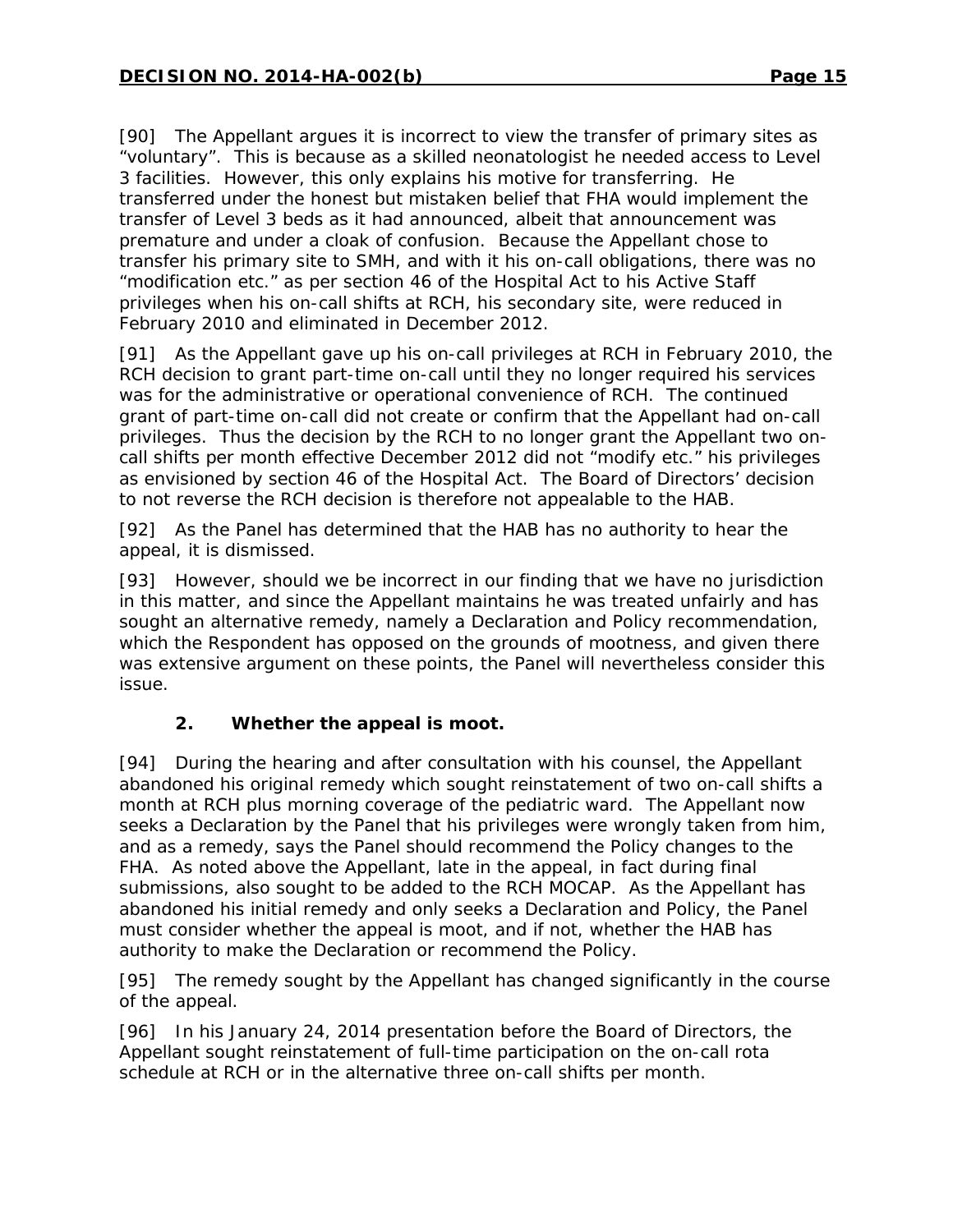[97] In his August 18, 2014 Notice of Appeal the Appellant sought reinstatement of full on-call privileges and financial compensation for reduction of on-call to two per month then reduction to no calls.

[98] At the opening of the appeal he sought two on-call shifts plus morning coverage of the pediatric ward.

[99] In the course of cross-examination he abandoned that claim and in closing, sought the Declaration and Policy relief outlined above.

[100] Finally, at the end of oral closing argument he sought to be added to the MOCAP for RCH.

[101] The HAB is a statutory tribunal. It does not have inherent jurisdiction. Nowhere in the *Hospital Act* is it set out that the HAB has declaratory power.

[102] We have found that the Appellant no longer had on-call privileges at RCH effective February 2010. Accordingly, we have found that the decision of the Board of Directors to not grant further on-call shifts was not a modification etc. of the Appellant's privileges.

[103] Even if the HAB has authority to declare that the Appellant's privileges were modified without also overturning the decision of the Board of Directors, we would not do so in this case as the Board of Directors correctly determined that the Appellant ought not to be granted further on-call shifts except at the discretion of the RCH department. The Appellant had no "right" to on-call privileges at RCH once he transferred his hospital practice to SMH as his primary site, which this Panel has found he did.

[104] If, however, we are incorrect with respect to finding the Appellant had no on-call privileges at RCH at the relevant times, should we declare that the Board of Directors has modified the Appellant's privileges if no remedy is sought to overturn that decision?

[105] The Respondent says no. The Respondent submits that any finding of the Panel of either a declaration or policy would be moot as the original appeal with respect to "modification etc." of the Appellant's privileges is moot. We agree.

[106] *Borowski v. Canada (Attorney General)*, [1989] 1 SCR 342 sets out the definitive test for mootness at p. 353:

#### "Mootness

 The doctrine of mootness is an aspect of a general policy or practice that a court may decline to decide a case which raises merely a hypothetical or abstract question. The general principle applies when the decision of the court will not have the effect of resolving some controversy which affects or may affect the rights of the parties. If the decision of the court will have no practical effect on such rights, the court will decline to decide the case. This essential ingredient must be present not only when the action or proceeding is commenced but at the time when the court is called upon to reach a decision. Accordingly if, subsequent to the initiation of the action or proceeding, events occur which affect the relationship of the parties so that no present live controversy exists which affects the rights of the parties,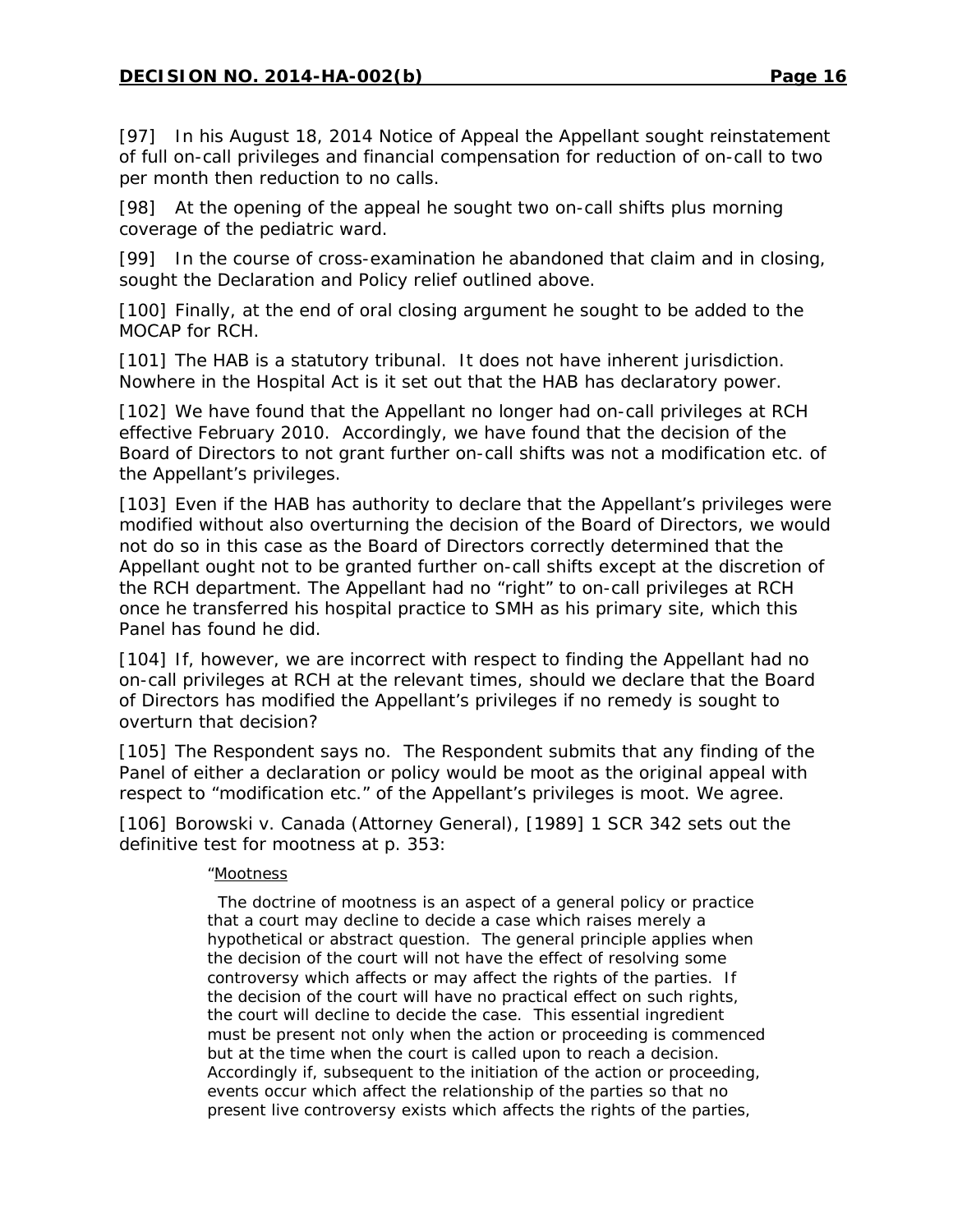the case is said to be moot. The general policy or practice is enforced in moot cases unless the court exercises its discretion to depart from its policy or practice. The relevant factors relating to the exercise of the court's discretion are discussed hereinafter.

 The approach in recent cases involves a two-step analysis. First it is necessary to determine whether the required tangible and concrete dispute has disappeared and the issues have become academic. Second, if the response to the first question is affirmative, it is necessary to decide if the court should exercise its discretion to hear the case. The cases do not always make it clear whether the term "moot" applies to cases that do not present a concrete controversy or whether the term applies only to such of those cases as the court declines to hear. In the interest of clarity, I consider that a case is moot if it fails to meet the "live controversy" test. A court may nonetheless elect to address a moot issue if the circumstances warrant."

[107] In this appeal the Appellant no longer seeks to overturn the Board of Directors' decision. Accordingly, there is no "live controversy" between the parties and the appeal is moot. Further, we are not persuaded that this is an appropriate case to exercise our discretion to nevertheless uphold the appeal when the Appellant has abandoned his original claim, for the reasons set out above.

#### **3. Whether the Appellant should be granted the Declaration, Policy and addition to MOCAP.**

#### *Declaration*

[108] The Appellant cites *Fung v. South Fraser Health Region* February 27, 2001, Hospital Appeal Board, ("*Fung")* as authority for the HAB to make comments on the conduct of the respondent even if no remedy is sought.

[109] In *Fung* the appellant had been placed on probation based on allegations of failing to carry out his responsibilities. Dr. Fung had full privileges as of the date of the hearing and the panel raised the issue of mootness. Dr. Fung submitted that having been placed on probation was part of his "record" and could have a negative impact on future applications for privileges. The respondent did not challenge the authority of the HAB to hear the appeal although the original remedy sought (reinstatement of privileges) had become moot.

[110] There was no evidence before this Panel that the Appellant will face future negative consequences because he has not continued to have two on-call shifts per month at RCH. That is sufficient to distinguish *Fung*. This Panel in addition has doubts as to the correctness of the *Fung* decision and notes that the panel in that case does not seem to have had the benefit of full submissions on the question of mootness. In fact, in *Fung* there was evidence that the appellant, having been granted privileges, no longer needed a remedy from the HAB.

[111] We note that *Fung* dealt with a service record and arguably was not moot. We also doubt the correctness of *Fung* in any event given the HAB's limited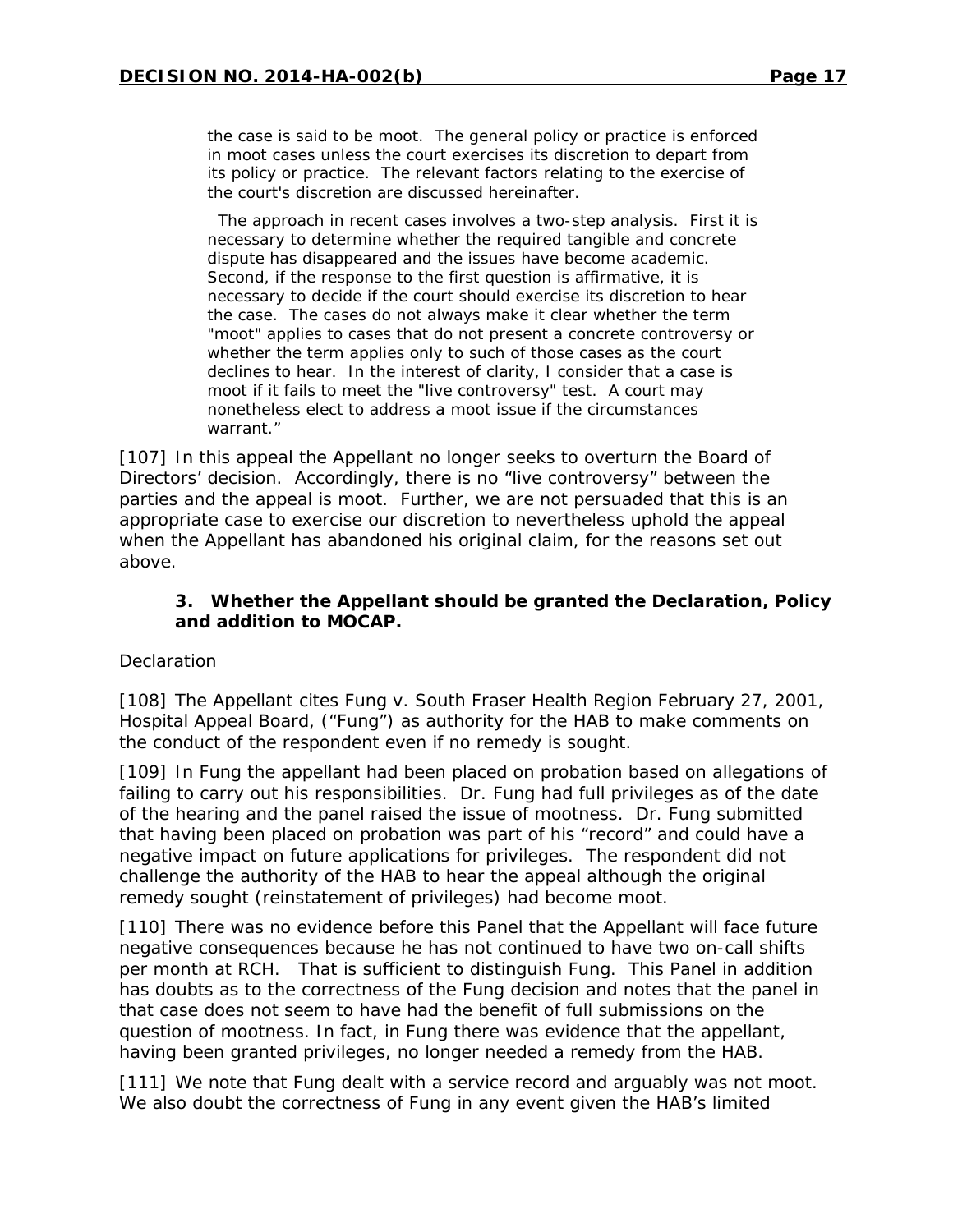statutory authority and the absence of a live dispute between the parties in that case. In any event, it is well understood in administrative law that the doctrine of precedent that binds courts (known as "*stare decicis*") does not apply to administrative tribunals such as the HAB which are not bound by previous decisions of a panel of the tribunal.

[112] The Appellant candidly admitted that granting the Declaration sought could give rise to further appeals as it would be confirmation that the Appellant does indeed have on-call privileges at RCH. The Panel cannot countenance split or duplicative proceedings.

#### *Policy*

[113] Even if the appeal were not moot, we would decline to make the Policy recommendations sought. The Policy relief sought is not appropriate. The recommendations sought have potentially far-reaching consequences to the operations of the FHA. There was no evidence lead on the implications for management or budgets of FHA if the Policy was implemented. Some of the changes sought are to Medical Staff Bylaws and Rules which are a potential infringement on provincial authority. Most importantly, none of the Policy recommendations were put to the Respondent's witnesses nor was the Respondent put on notice prior to the hearing. The Respondent may have opted to call evidence on the Policy recommendations and cross examine the Appellant. It lost that opportunity because of the late notice which this Panel finds would cause the Respondent significant prejudice.

#### *MOCAP*

[114] This last point also disposes of the very late additional remedy requested by the Appellant of seeking his addition to MOCAP contracts. The latest MOCAP has eight physician signatories together with FHA. We have no jurisdiction to amend or repeal a contract between private parties, particularly when they were not parties to this appeal. There was no evidence lead of the effect of adding the Appellant to the RCH MOCAP on operations or on the privileges of neonatologists. There was a complete lack of evidentiary or legal basis put forward for this claim and given the very late introduction of this remedy (at the close of Appellant's oral closing and without prior notice to the Respondent) accepting this remedy so late in the proceedings would cause grave prejudice to the Respondent. This remedy is denied.

[115] In summary then, for the reasons outlined above, the Panel has concluded that the decision appealed from does not fall within the purview of section 46(1)(a) of the *Hospital Act*, and the appeal is therefore dismissed. Further, we have found that even if it did, the appeal would be dismissed as being moot as to the relief the Panel could lawfully order under section 46(2). Further, the Declaration and Policy relief requested by the Appellant has been denied as being inappropriate and outside the jurisdiction of the HAB.

[116] However, since this appeal was fully presented and argued on the merits of the Board of Directors' decision, over the course of five oral hearing days, we have nevertheless considered whether we ought to address the merits in the alternative should we be found at some future date to have committed a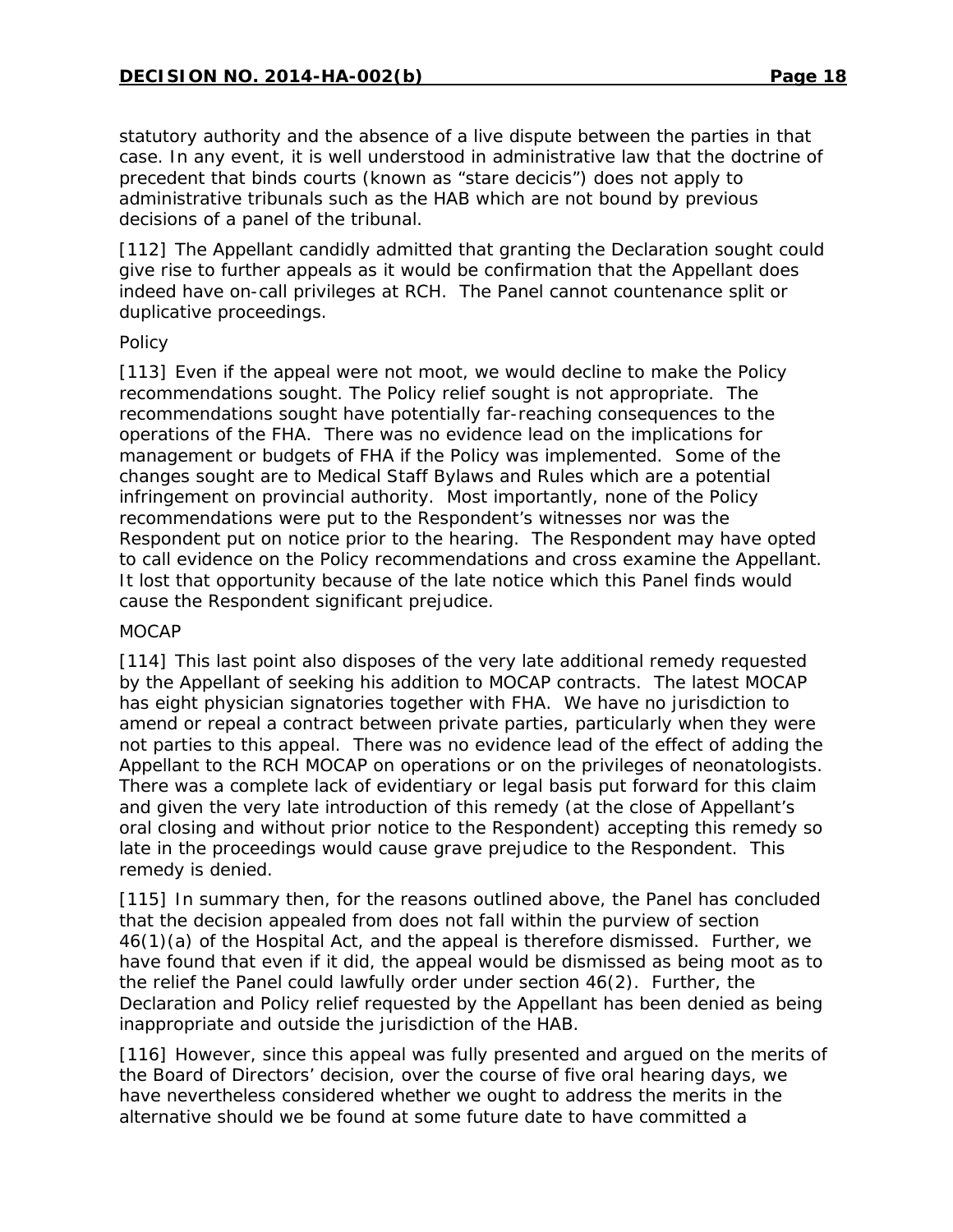reviewable error on the preliminary issues above. In our view, it is just and appropriate to do so and we consider it advisable in order to ensure that the parties and any reviewing Court have the benefit of the totality of our reasons on all of the issues that arose in the course of this appeal.

## **4. The merits of the decision refusing the Appellant on-call privileges and/or morning pediatric coverage at RCH.**

[117] In our view, the relationship between the Appellant and the RCH department was damaged once he elected to transfer to SMH. Even though FHA delayed and finally reversed its decision to move the Level 3 beds to SMH, and notwithstanding the confusion FHA caused for staff throughout the period of uncertainty, the Appellant had already signaled his intention to follow the Level 3 work rather than be a committed full-time member of the RCH department with its unique model of care and compensation.

[118] The Appellant was signatory to several agreements with FHA committing to full-time services at SMH. His repeated requests to be granted additional on-call shifts at RCH was perceived by the RCH department members as an attempt to "skim the cream" i.e. share in the MSP payments for on-call work without contributing to the unpaid teaching and administrative work of the department.

[119] Although the Appellant lobbied for additional work at RCH, he never confirmed, even to the date of this hearing, that he would give up full-time on-call privileges at SMH.

[120] The staffing needs at RCH were in flux because of the abortive transfer. There was significant upheaval for neonatologists, pediatricians and nursing staff at both facilities. RCH's future as a tertiary centre remained in continued doubt. The loss of referrals and nursing staff meant lower case-loads and subsequently lower income for the RCH members who stayed. For sound operational reasons, RCH was unable to provide more than two on-call shifts per month to the Appellant.

[121] The Appellant also implied that he was dealt with unfairly. He argues that he was following the Level 3 work and when it stayed at RCH he should have been able to elect to stay at RCH with the Level 3 work.

[122] There are two aspects to what the Appellant argues is an injustice. He claims to have been hurt financially and also that his practice has suffered because he wanted to focus on tertiary work.

[123] The financial argument is unpersuasive. The Appellant testified that a typical on-call shift at RCH earned \$7000 in fees. He was given 2 shifts per month which is \$168,000 per year. His APP at SMH paid \$330,000 per year, for a combined total of \$508,000 per year. Had he continued at RCH with 6 shifts per month he would have earned \$504,000 per year. In other words, from the period of February 2010 when the Appellant left RCH until December 2012 when his shifts were eliminated there was no demonstrable financial loss.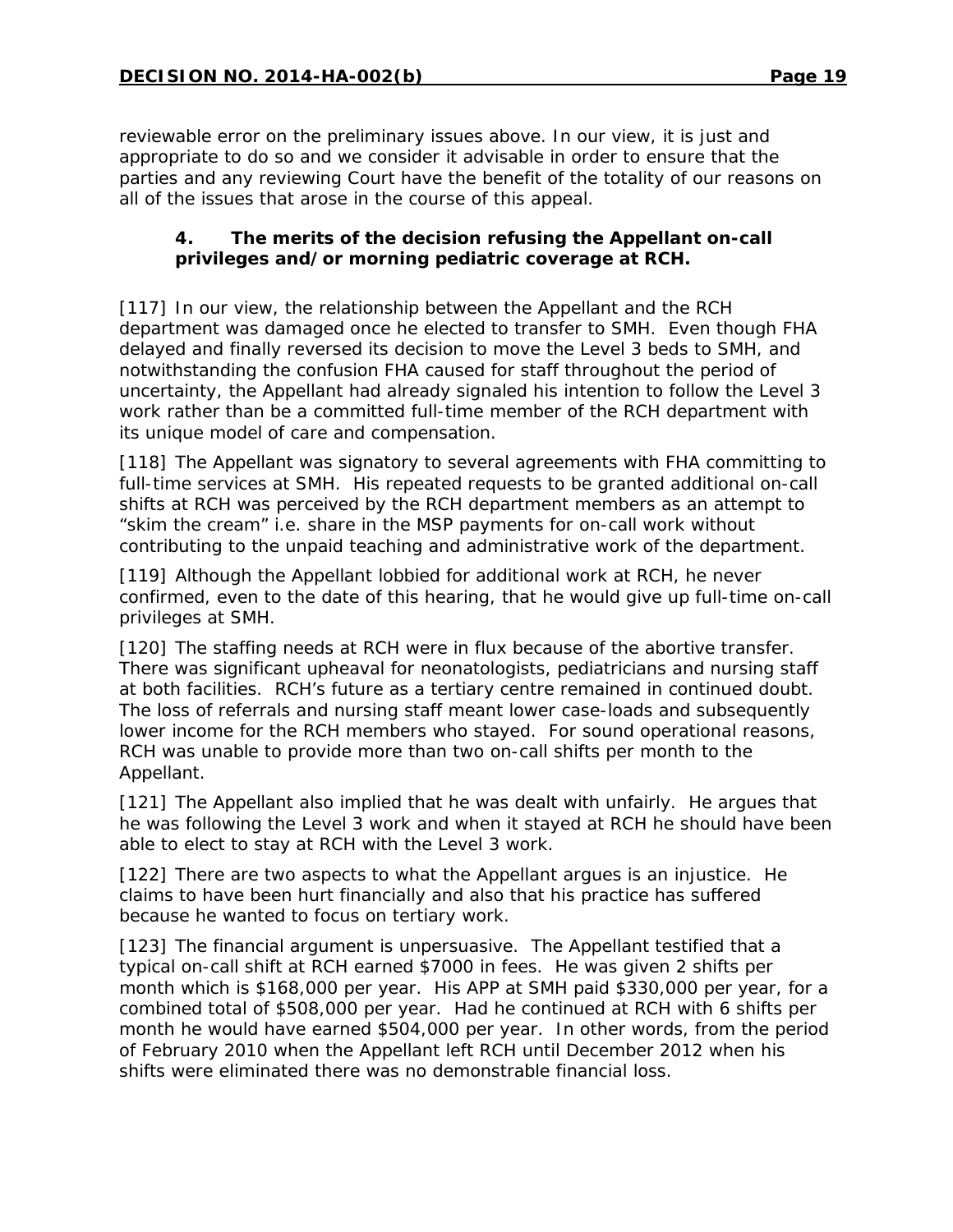[124] With respect to quality of practice, Dr. V testified that the neonatologists he had recruited all had concerns that they had been hired for Level 3 work and had none at SMH during that time due to FHA's indecision at transferring the Level 3 beds. Some of those neonatologists considered working out of the country. Only the Appellant continued to have access to Level 3 work for three years after his transfer to SMH by accessing available shifts at RCH.

[125] The Appellant's shifts at RCH ended December 2012. Dr. V and the Appellant testified that SMH finally had their Level 3 beds granted by FHA in 2013. In other words, the "loss" the Appellant suffered in terms of income and quality of practice was at most a few months in 2013.

[126] Dr. V testified that the MOU and APP were calculated (with assistance from the Appellant, due to his knowledge of and familiarity with funding formulas) to replace the expected fee for service for full time members of the SMH neonatology department. In other words, the Appellant was paid the same as if the Level 3 beds had been transferred as forecast. In fact, for 3 years the Appellant had the equivalent of full time pay from SMH plus 2/6 shifts at RCH, i.e. a 1.3 pay structure.

[127] Many physicians and nurses faced similar upheaval. The Appellant however received beneficial treatment in the form of continued access to Level 3 beds at both RCH and SMH plus potentially better compensation. The neonatologists who had been recruited to SMH in expectation of receiving all of the Level 3 beds from RCH had to deal with the fact that it did not play out as they had expected.

[128] The Appellant also says there has been an impact on his private practice in New Westminster. This is not a relevant factor. The HAB authority is restricted to consideration of changes to hospital privileges and private practice is of no concern to the FHA or to this Panel.

[129] The RCH department eventually decided to seek a full time neonatologist. An open competition was held and Dr. M was appointed in October 2012. The Appellant was an unsuccessful candidate for that position.

[130] This raises the question whether there is a need for further on-call shifts from Appellant as of the date of the hearing? The Panel finds there is not. This is effectively conceded by the Appellant by his abandoning that remedy. Since the Board of Directors' decision was made, the RCH department has hired Dr. D, a pediatrician specializing in eating disorders, Dr. M as noted, and Dr. H, a neonatologist/cardiac specialist. Accordingly, there is no need for additional oncall shifts or pediatric morning call from the Appellant.

[131] Further, we note that the NICU department at RCH is very small and given their structure highly dependent on mutual trust. The Appellant has instituted civil proceedings against his colleagues, or some of them, in the BC Supreme Court seeking remedies arising from civil conspiracy and malice. Given these allegations, it would be highly detrimental to the operations of the RCH department to force admission of the Appellant to the on-call list.

[132] The Appellant argues, citing *Prairie North Regional Health Centre v. Kutzner* 2010 SKCA 132, that complete removal of his on-call privileges from RCH means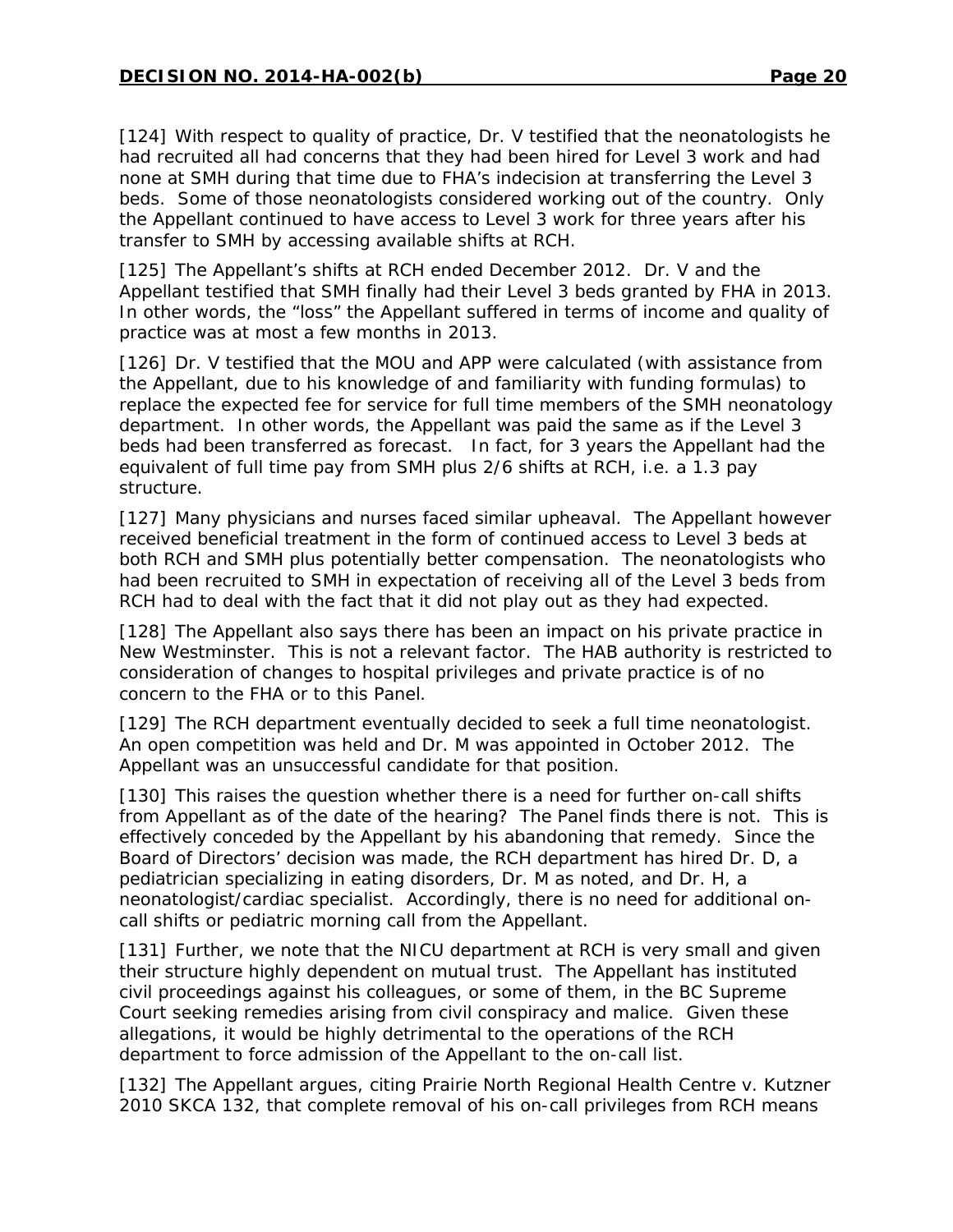he has been "constructively dismissed". In *Prairie North* the appellant lost all opportunity to practice in a hospital. In the case under appeal the Appellant continues to have full-time privileges at SMH. He has not been constructively dismissed. He has transferred his practice from one site to another. Having done so he no longer can claim on-call privileges at his former site. The Appellant had the benefit of a 1.33 equivalent practice for 3 years after he transferred (full time SMH; 2/6 shifts at RCH). This was not available to any other neonatologist at either RCH or SMH. In spite of this unique opportunity, both financially and in quality of practice, he avers that he has been dealt with unfairly. The Panel does not agree.

[133] In conclusion, even in the event that the HAB has jurisdiction to determine the appeal, and even if the appeal was not moot, we nevertheless would not allow the appeal on the merits as we have determined that the Appellant was not treated unfairly and there is no need for further on-call shifts from the Appellant.

#### **5. Should the Appellant be granted leave to reopen the hearing to introduce new evidence and amend the remedy sought?**

[134] In his application to reopen the hearing submitted March 30, 2017 the Appellant again varied the remedy sought. His latest submission is that he should be granted two 24-hour on-call shifts per month at RCH. The stated justification for amending the remedy sought is that evidence was lead at the hearing that there had been several new hires in the RCH NICU, including a cardiac neonatologist Dr. H. In his application to reopen the Appellant provided evidence (not contradicted by the Respondent) that in fact the planned hire of Dr. H commencing January, 2017 did not occur. The Panel was not provided with any information as to why this change occurred. The Appellant avers that had he been aware during the hearing that Dr. H would not be employed by the RCH NICU he would have maintained his position that he should be granted on-call shifts. Therefore the hearing should be reopened to hear this evidence and allow an amendment in the remedy sought.

[135] The parties are agreed that the HAB has jurisdiction under common law to exercise its discretion to reopen a hearing where, as in the present circumstances, the hearing has been completed but reasons not yet issued.

[136] The discretion is not unfettered and is subject to a long-standing test, recently discussed in *Bronson v. Hewitt* 2010 BCSC 871, a case submitted by both parties:

[137] "From my review of the authorities I take the law to be that new evidence will only be admissible on a reconsideration application if it would likely change the result and, except in exceptional circumstances, the evidence could not have been obtained by reasonable diligence before the trial" (at para. 33) The parties agree that the "new evidence" of Dr. H not being employed by RCH could not have been presented at the trial as of course the non-event occurred six months following the close of the hearing.

[138] This leaves consideration of whether the evidence would "likely change the result". We conclude it would not.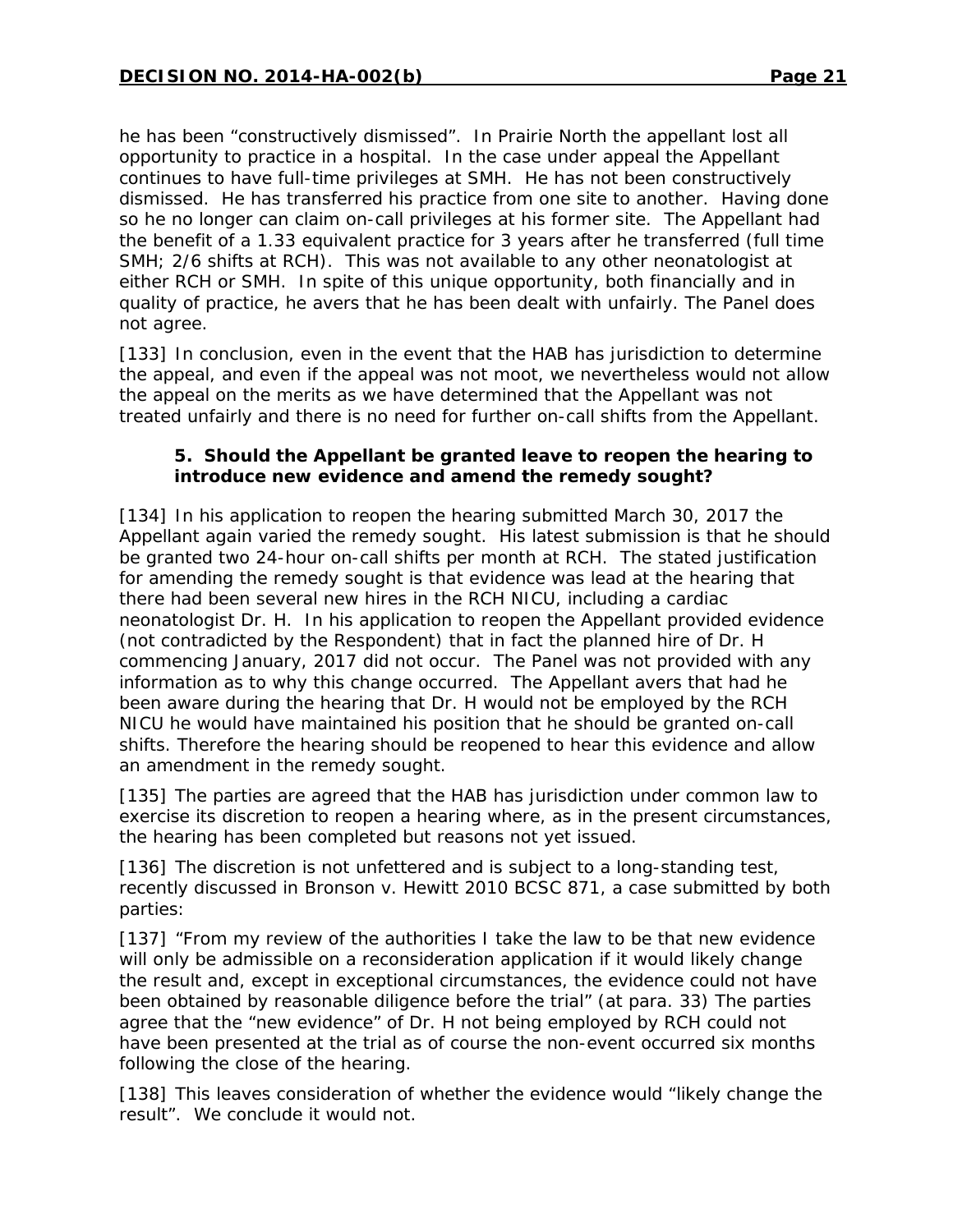[139] Addressing the issues identified above, would the fact that Dr. H is not employed affect the question of jurisdiction? The answer is clearly no. It is immaterial to the issue of what privileges Dr. Sorokan had or did not have at RCH.

[140] Could the new evidence affect the issue of mootness? Yes. If Dr. Sorokan is permitted to amend his remedy to include a demand for on-call shifts that would create a "live controversy" between the parties. We find that if this new evidence was admitted and the remedy amended as sought then the appeal would no longer be moot.

[141] Could the new evidence affect the issue of whether the Appellant should be granted the remedies sought in his final submissions at the hearing, namely the Declaration, Policy and MOCAP? Although it is not clear from the application to reopen whether the Appellant is still seeking any or all of these remedies, clearly the addition of a new remedy of on-call shifts would not affect whether or not is appropriate to grant these remedies as well.

[142] Finally, could the new evidence affect the merits of the FHA decision, namely is there a need for further on-call services at RCH?

[143] Superficially it is possible. However the uncontradicted evidence at the hearing was that even before the expected hire of Dr. H the existing members of the NICU had no need for additional staff. It should be noted that Dr. M had been hired in a competitive process as a full-time staff member after Dr. Sorokan transferred his practice. The case presented by the Appellant did not dispute that the NICU was fully staffed.

[144] Finally, even if there was demonstrated need, which we find is not the case, should the HAB appoint Dr. Sorokan rather than direct FHA to hold a recruitment process?

[145] The evidence of the poisonous relationship in the once tight-knit NICU is overwhelming. It would be highly disruptive to the department to force it to welcome back Dr. Sorokan.

[146] Dr. Sorokan argues that had he known Dr. H would not be hired he would not have amended his remedy. As the Respondent correctly points out in their submissions, Dr. Sorokan had ample opportunity to consider his position both before and during the hearing. As the Respondent argues:

> "The change in remedies was an informed strategic decision made by the Appellant with the assistance of counsel from which he should not be permitted to resile"

[147] The Respondent relies on *Risorto v. State Farm Mutual Automobile Insurance Co.* [2009] O.J. No. 820 which held:

[148] "The policy reasons for the adoption of the two-pronged test are wellknown, and have been discussed in a number of the cases to which I have referred. An orderly system of litigation requires that each party put his or her best foot forward. It contemplates that judgment will be rendered after each party has done so. Litigation by instalments is not to be encouraged. There is a strong interest in finality, which should only be departed from in exception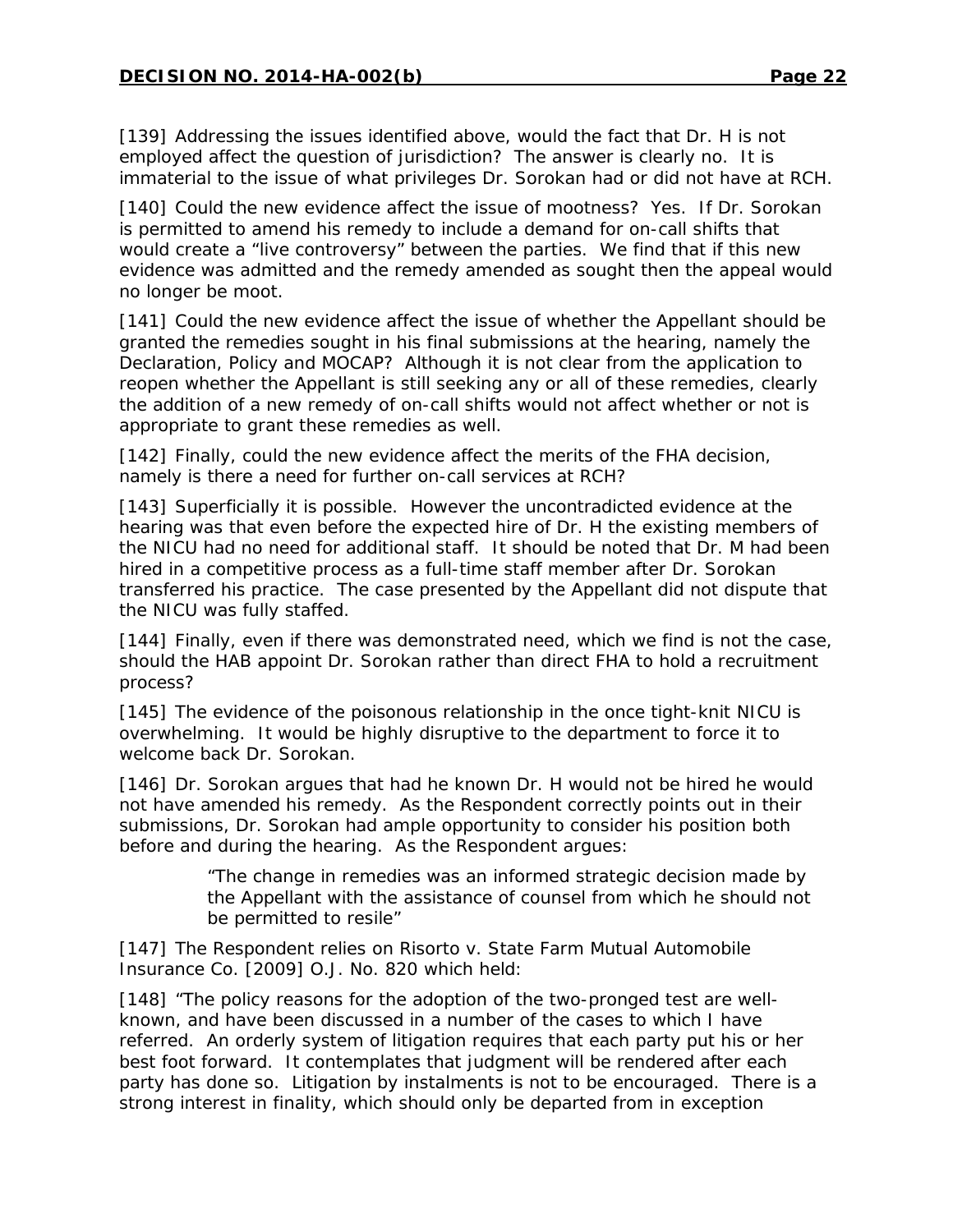circumstances. Parties make strategic decisions in the course of litigation, and except in narrow circumstances they must be held to those decisions."

[149] We adopt that statement as correct and find there are no exceptional circumstances in this appeal to justify the introduction of new evidence nor allow an amendment of the remedy sought.

## **Bad Faith Allegations**

[150] At the close of oral argument, the Appellant for the first time raised *mala fides* or malice against the RCH department. This was not raised in the Notice of Appeal, not raised in opening argument, and not put to any witnesses. There was no evidence lead by the Appellant that decisions were made in bad faith. The Appellant's argument was that the RCH department reasons given for not extending part-time on-call to the Appellant nor to reinstate full time call after FHA reversed their decision to transfer Level 3 to SMH were not plausible so the Panel should conclude that the reasons given were a charade. The Appellant submits that the RCH department members must have been motivated by malice towards him.

[151] This is a wholly baseless accusation. The Appellant is so certain of his own position it appears he believes that any disagreement cannot be reasonable and can only be explained by bad faith. This is confirmed by the evidence that the Appellant has commenced civil proceedings in the BC Supreme Court seeking punitive damages against his former colleagues at RCH for civil conspiracy.

[152] The Appellant sought costs in his Notice of Appeal but the Respondent did not seek costs. The HAB has authority to award costs as per section 47 of the *Administrative Tribunals Act*. That authority is discretionary and has never been exercised by the HAB. In *Behn v. Vancouver Island Health Authority*, December 31, 2010, the HAB discussed the appropriate approach to take in appeals under the *Hospital Act* and determined that costs will not generally follow the event unless there are special circumstances which warrant costs being awarded.

[153] It is well settled law in the superior courts that a party who makes baseless accusations of malice is at risk of an increased costs or special costs award against them. As the matter was not raised at the hearing nor has the Respondent sought costs, the Panel makes no findings on the appropriateness of costs in this appeal. We do however, strongly caution parties against making such unfounded allegations at any stage in an appeal to the HAB.

[154] We did not find any evidence whatsoever that the character of the RCH department members or FHA administration has in any way been lacking. The oral testimony (including that of the Appellant and his witnesses) and the documentary record make it abundantly clear that there were principled and transparent reasons for not reinstating the Appellant. It is particularly reprehensible to spring this accusation for the first time at the very close of oral argument without giving the maligned individuals an opportunity to respond.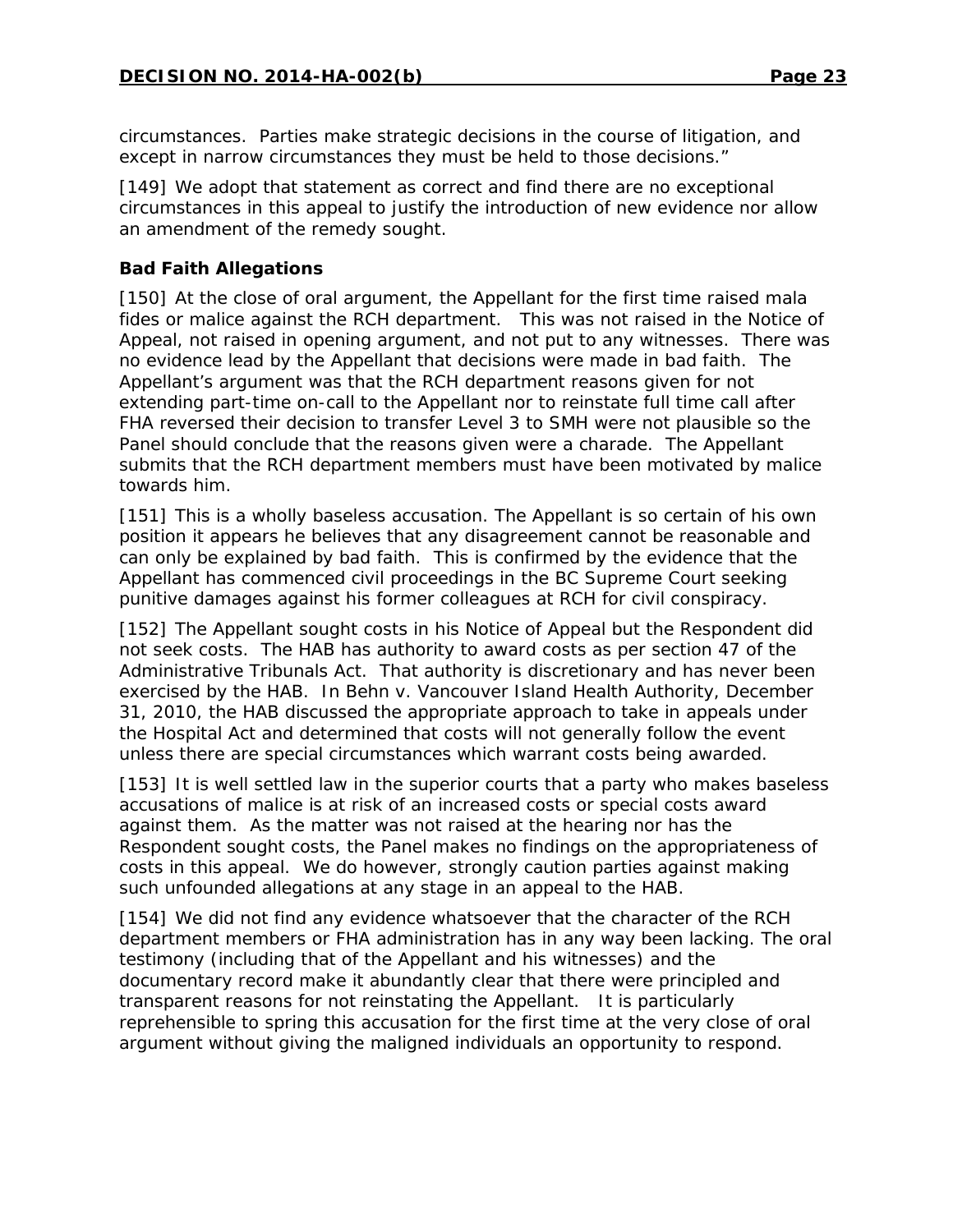#### **DECISION**

[155] The Panel has taken into account all of the evidence and argument in this case, whether or not it has been expressly referenced in these reasons.

[156] The Panel finds that:

- 1. The Appellant transferred his primary site to SMH on or about February 2010 and as of that date he no longer had on-call privileges at RCH. The Board of Directors' decision to not grant on-call privileges at RCH was therefore not a "modification" of the Appellant's privileges and the HAB has no authority to hear the appeal.
- 2. In the alternative, the amended remedy sought by Appellant of a Declaration and Policy relief is moot or in the further alternative beyond the authority of the HAB.
- 3. We find that the Appellant was not treated unjustly and there is no current need for additional on-call shifts at RCH had the appeal proceeded on its merits.
- 4. There is no basis to reopen the hearing.

[157] For all these reasons, the appeal and application to reopen are dismissed.

"David G. Perry"

David G. Perry, Chair Hospital Appeal Board

"Corey Van't Haaff"

Corey Van't Haaff, Member Hospital Appeal Board

"Dr. Kevin Doyle"

Dr. Kevin Doyle, Member Hospital Appeal Board

December 19, 2017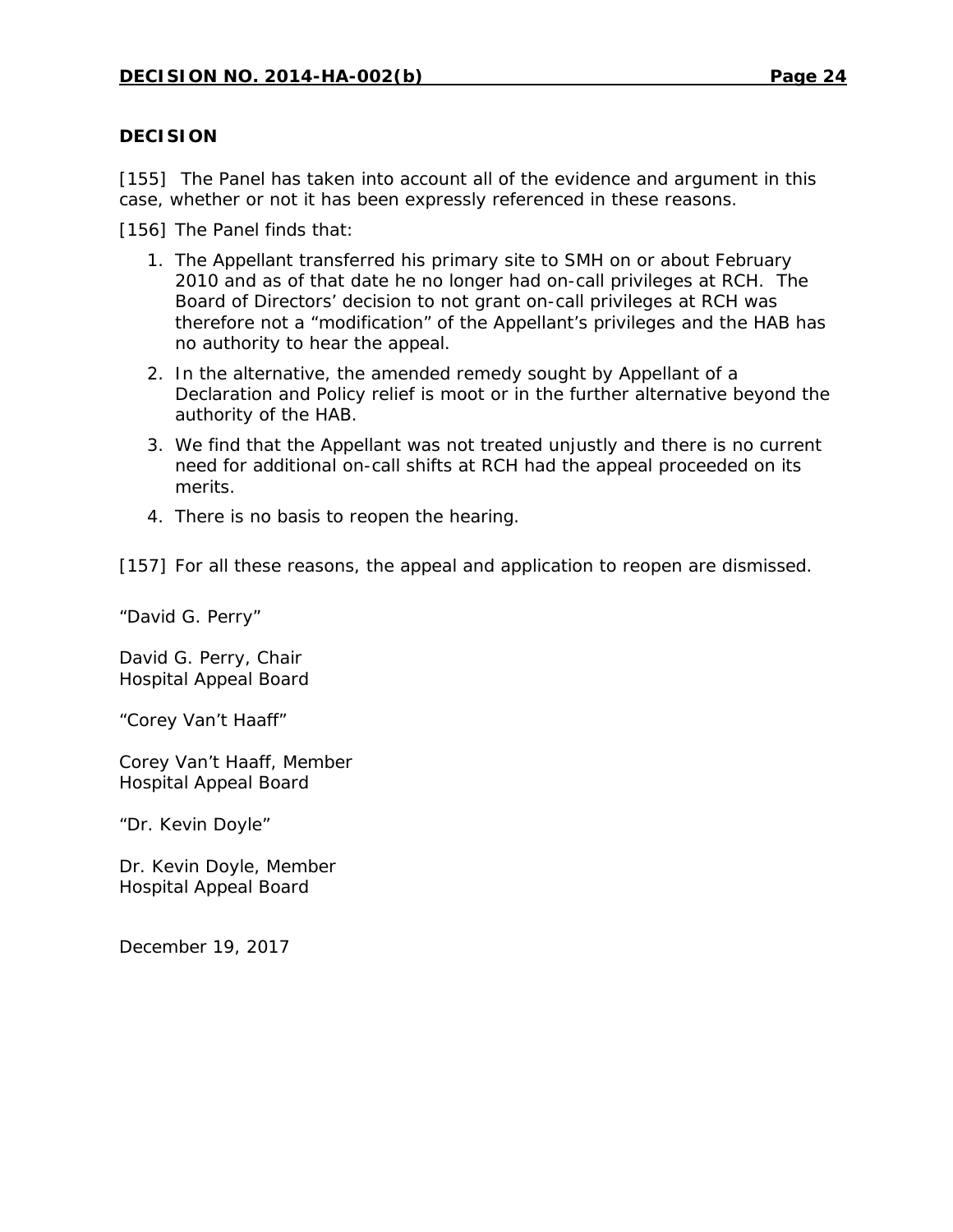## **APPENDIX A**

## **AGREED STATEMENT OF FACTS**

## **Background**

1. FHA is a regional health authority and corporation pursuant to the Health Authorities Act, RSBC 1996, c 180. FHA is responsible for regional service planning, operations, and the allocation and management of its fiscal, human and capital resources to meet the health service needs of the residents of the Fraser Health region, as described in Schedule B of the Regional Health Boards Regulation, BC. Reg 293/2001.

2. FHA owns and operates various hospitals, including Royal Columbian Hospital ("RCH"), Surrey Memorial Hospital ("SMH"), and other hospitals. The thirteen hospitals in the Fraser Health region serve a population of approximately 1.69 million people.

3. The hospitals and health authorities in British Columbia operate within a statutory framework set out in the Hospital Act, RSBC 1996, c. 2009, the Hospital Act Regulation, BC Reg 121/97, and the *Health Authorities Act*.

4. Pursuant to the authority and requirements of the *Hospital Act*, the Board of Directors of FHA (the "FHA Board") has established the FHA Medical Staff Bylaws and Medical Staff Rules. The Medical Staff Bylaws are also approved by the Minister of Health as necessary for the administration and management of the hospital's affairs and to ensure the provision of a high standard of care and treatment for patients. The Medical Staff Rules are enacted pursuant to the Medical Staff Bylaws and approved by the FHA Board.

5. The Medical Staff Bylaws and Medical Staff Rules define the relationship between the FHA Board, and the FHA Medical Staff organization, and set out the medical administration governance structure of the health authority.

6. Physicians wishing to practice in any facility in FHA may only do so if they are appointed to the Medical Staff and granted a "permit to practice" as set out in the Hospital Act (also known as "privileges"), by the FHA Board.

7. The *Hospital Act*, the Medical Staff Bylaws and Medical Staff Rules set out the process for the granting of privileges. The Medical Staff Bylaws and Medical Staff Rules set out the associated rights and obligations related to the various categories of privileges.

8. In cases where a practitioner is dissatisfied with the FHA Board's decision with respect to his or her privileges, that practitioner's recourse is to appeal to the FHA Board or to the Hospital Appeal Board or both as set out in s. 46 of the *Hospital Act*.

9. As a condition of appointment to the FHA Medical Staff, applicants must agree to be governed by the requirements set out in the Medical Staff Bylaws, Medical Staff Rules, FHA policies, and, where applicable, affiliation agreements (Article 3.2.3, Medical Staff Bylaws) and the Appellant, Dr. Stephen Todd Sorokan, did so agree.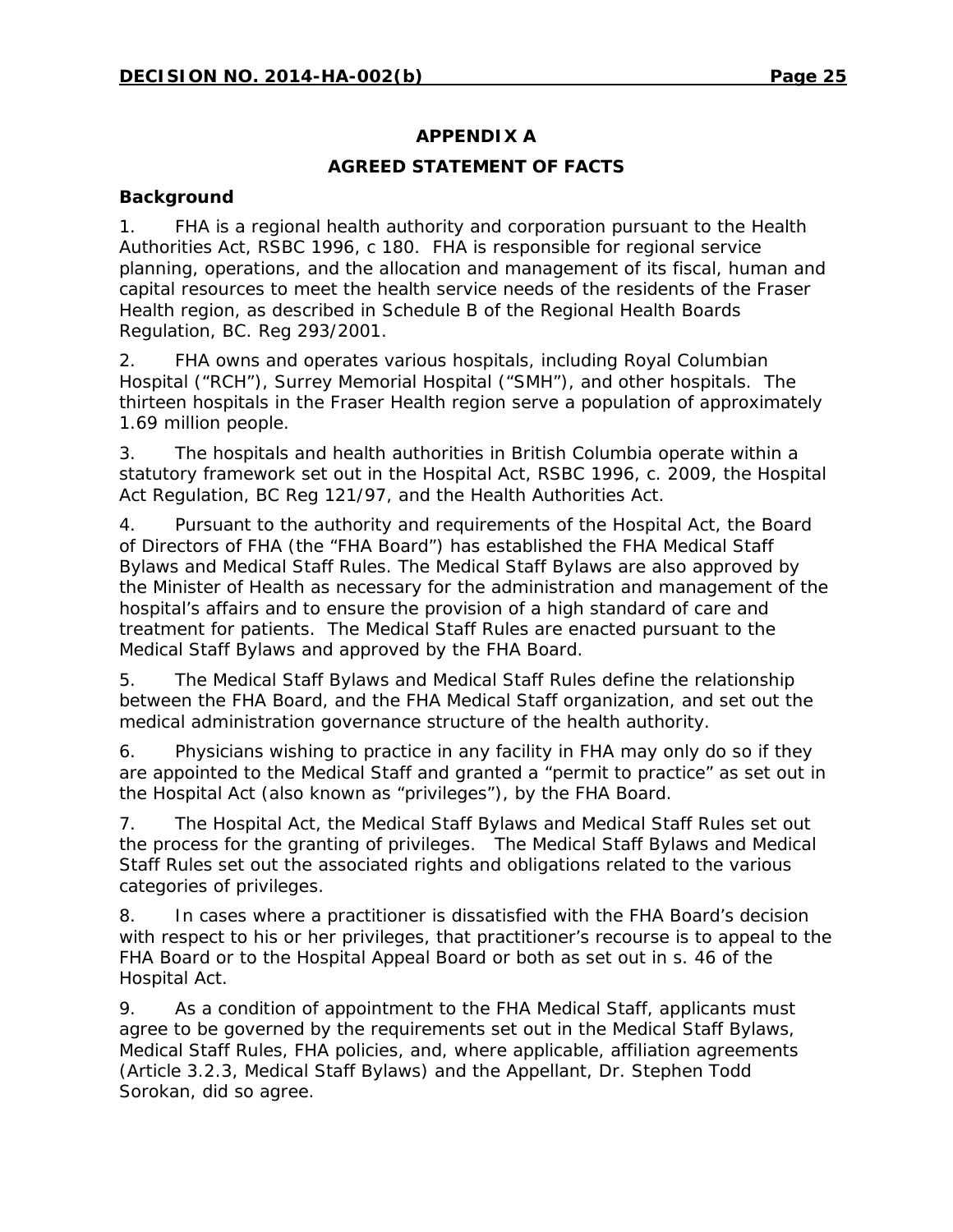## **Tertiary Neonatology Services**

10. Tertiary care centres provide specialty services for the most acutely ill or high risk patients in the health region. Level 3 care in a Neonatal Intensive Care Unit ("NICU") is the highest level of care required by the most acutely ill newborns. In British Columbia, there are only four NICUs offering Level 3 care, two of which are located within the Fraser Health region at RCH and SMH. Both of these units also offer Level 2 care.

11. Neonatology is a Division of FHA's Regional Department of Pediatrics. All neonatal services, including the RCH and SMH NICUs, are managed by FHA. This includes allocating the number and acuity level of beds as well as all the staffing.

12. Dr. Sorokan is currently a member of the FHA Medical Staff. He holds active staff privileges at SMH, RCH, and Eagle Ridge Hospital. FHA has assigned Dr. Sorokan's primary site as SMH.

13. Dr. Sorokan provides professional services as a specialist physician to patients in hospital.

14. Dr. Sorokan's professional corporation, Dr. S. Todd Sorokan Professional Corporation ("Sorokan Corp."), is a party to an Alternative Payment Plan Clinical Services Contract between a group of physicians and physician corporations and FHA for the provision of physician services in the Neonatal Intensive Care Unit ('NICU") at SMH (the "NICU Contract"). Under the NICU Contract, Dr. Sorokan is expected to provide one full-time equivalent of physician services, including call, as defined in Appendix 1 of the NICU Contract.

15. The five neonatologists at RCH are compensated for direct patient care services on a fee- for-service basis by the Medical Services Plan of British Columbia.

16. On-call availability services at RCH is governed by the terms of two Medical On-Call Availability ("MOCAP") contracts.

## **Tertiary Neonatology Services at RCH between 2001 and 2010**

17. In or around 2001, Dr. Sorokan was appointed by the FHA Board to the Medical Staff as a member of the Department of Pediatrics at RCH and was granted hospital privileges to practice pediatrics and neonatology at that site. Since Dr. Sorokan's appointment to the Active Medical Staff in 2001, the RCH NICU has had a combination of Level 2 and Level 3 beds.

18. As a condition of his appointment and ongoing membership of the FHA Medical Staff, Dr. Sorokan agreed to abide by the FHA Medical Staff Bylaws, Medical Staff Rules, policies, and, where applicable, affiliation agreements.

19. Between 2001 and 2010, Dr. Sorokan was a member of the Department of Pediatrics at RCH, along with Dr. C, Dr. O, Dr. K, and Dr. OT. Dr. A joined the RCH Department of Pediatrics in 2009 when Dr. OT retired from practice in the RCH NICU. However, Dr. OT continued to practice general pediatrics at RCH until February 28, 2015.